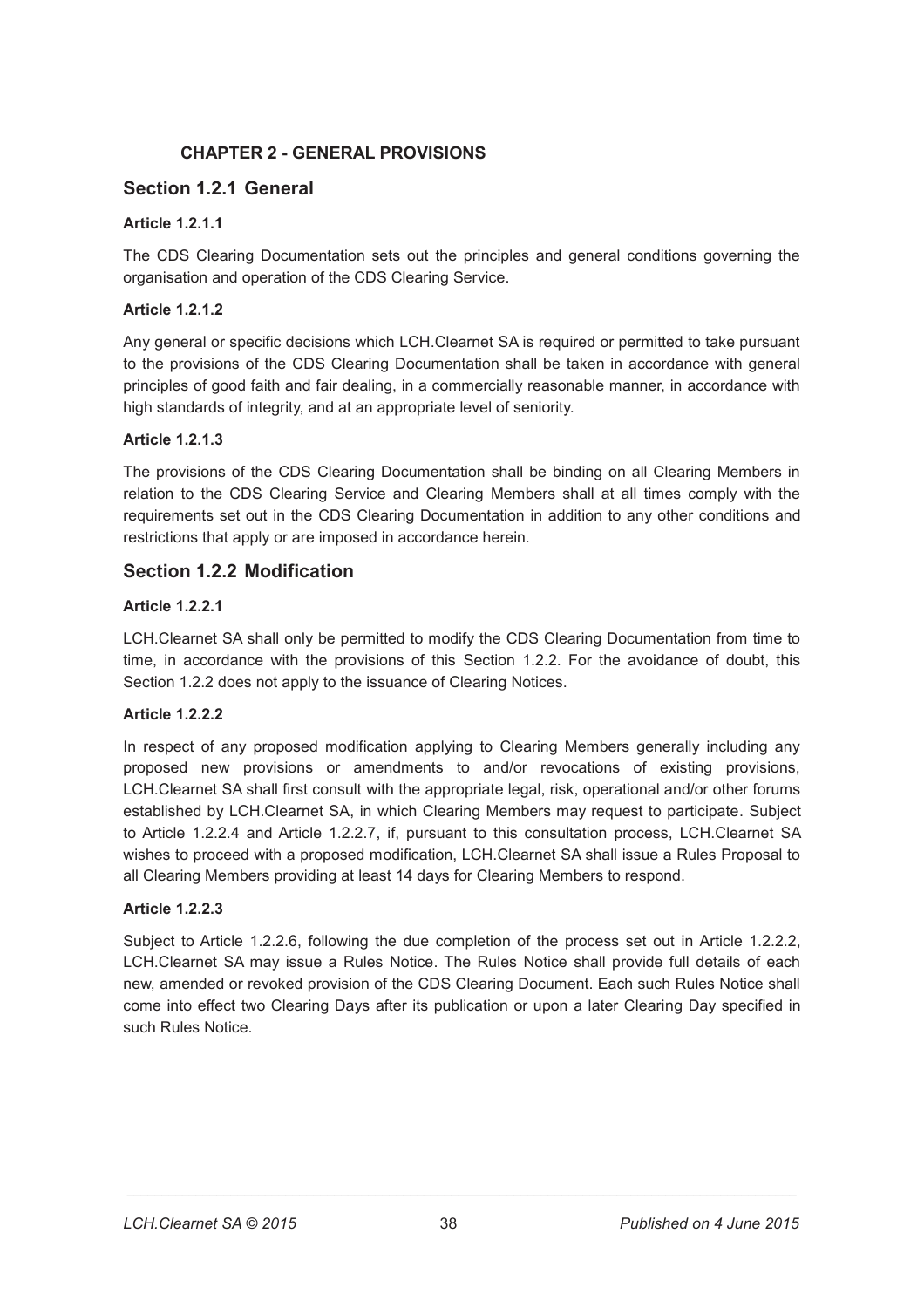### **Article 1.2.2.4**

Other than in respect of any matter which is a Specific Matter, for which Article 1.2.2.7 shall apply, LCH.Clearnet SA may issue a Rules Notice without having issued a Rules Proposal or provided 14 days for Clearing Members to respond in accordance with Article 1.2.2.2 in the following circumstances:

- (i) the proposed modification is of a limited, technical nature or relates to minor, administrative provisions and, in each case, LCH.Clearnet SA reasonably considers that prior consultation of Clearing Members in accordance with Article 1.2.2.2 is not appropriate;
- (ii) the proposed modification is required, necessary or desirable (whether in accordance with the legal advice received by LCH.Clearnet SA or otherwise) to ensure that LCH.Clearnet SA:
	- (a) complies with Applicable Law, accounting standards or the requirements or recommendations of any Governmental Authority or relevant Regulatory Body; or
	- (b) maintains its status as a clearing house within the meaning of Article L. 440-1 of the French Monetary and Financial Code or any other legal or regulatory status it has under any other Applicable Law;
	- (c) properly manages any risks to LCH.Clearnet SA arising out of what LCH.Clearnet SA reasonably considers to be Extreme Market Developments;

provided that no modifications shall be made under sub-paragraphs (a) or (b) above without issuing a Rules Proposal and providing 14 days for Clearing Members to respond unless it is impractical for LCH.Clearnet SA to do so or LCH.Clearnet SA acting reasonably and in good faith considers it not to be necessary; and provided that no modifications shall be made under sub-paragraph (c) above without LCH.Clearnet SA having first convened an emergency meeting of the Risk Committee (which shall constitute the appropriate forum for the purposes of Article 1.2.2.2) on whatever notice period LCH.Clearnet SA is able to give and LCH.Clearnet SA's having regard to any advice of the Risk Committee before making any such modifications.

Notwithstanding its rights set out in this Article 1.2.2.4(ii)(c), LCH.Clearnet SA shall deal with an Event occurring in respect of a Clearing Member in accordance with its rights set out in Section 2.4.1 and Section 4.3.1 and shall deal with an Event of Default being declared in respect of a Clearing Member in accordance with Section 4.3.2 and Section 4.3.3. The occurrence of an Event, the declaration of an Event of Default or the due implementation of the CDS Default Management Process shall not constitute Extreme Market Developments.

## **Article 1.2.2.5**

Where LCH.Clearnet SA issues a Rules Notice in the circumstances described in Article 1.2.2.4(i) or (ii), the Rules Notice shall come into effect on the expiry of such period of notice as is set out in such Rules Notice and LCH.Clearnet SA shall not be bound by the minimum period set out in Article 1.2.2.3. Notwithstanding the foregoing, LCH.Clearnet SA agrees that, wherever feasible, a Rules Notice will be published on the Website two Clearing Days prior to it coming into effect.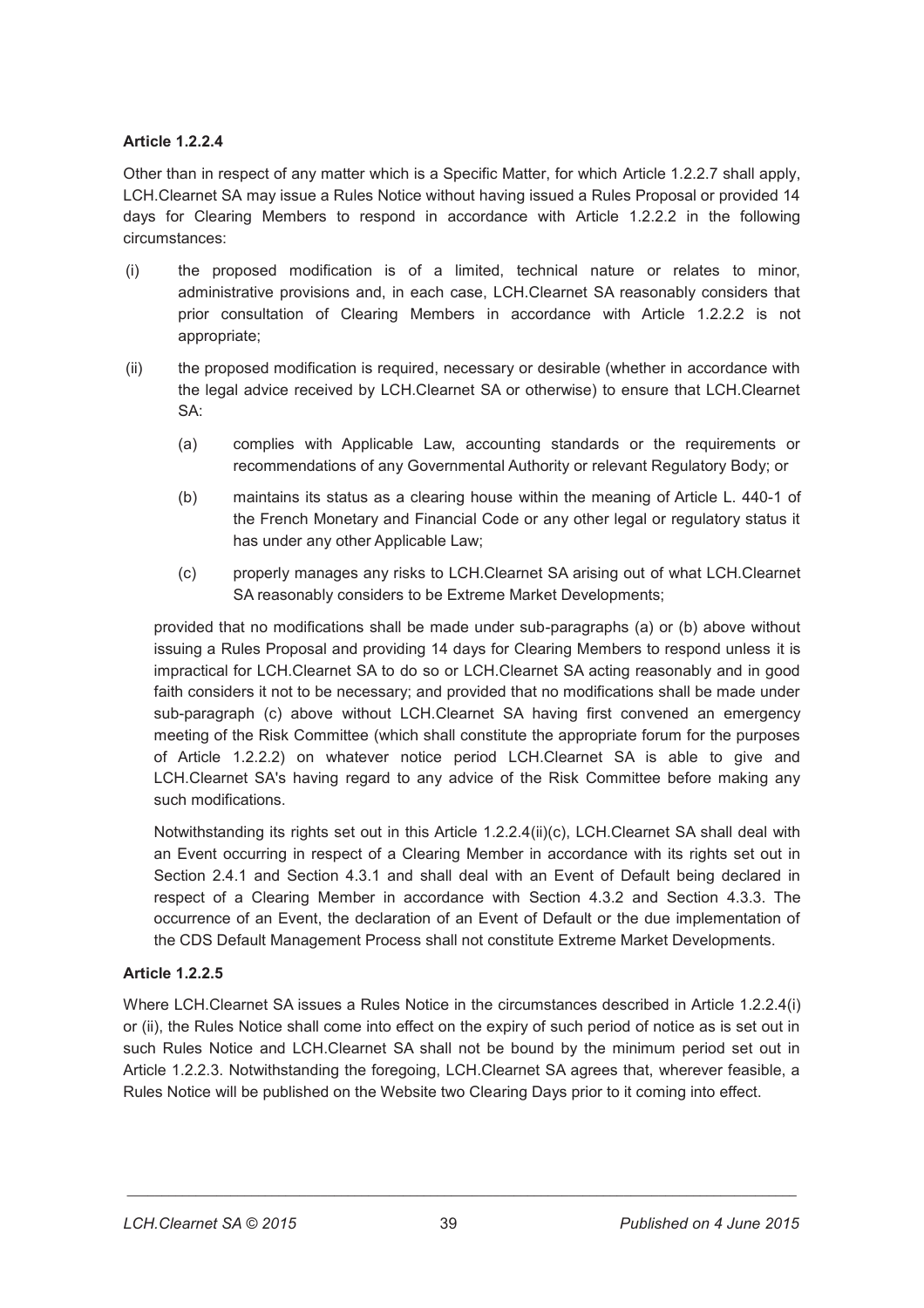## **Article 1.2.2.6**

Subject to Article 1.2.2.4 and Article 1.2.2.11, LCH.Clearnet SA shall not, in any circumstances, be permitted to make any modification to the CDS Clearing Documentation that would alter the terms, including, but not limited to, the payment or delivery obligations, of a Cleared Transaction.

Notwithstanding the foregoing, in relation to any relevant index, where the related Index Publisher publishes an updated form of confirmation in respect of CDS referencing such index, or where ISDA publishes an updated form of confirmation for the Single Name Cleared Transaction, LCH.Clearnet SA may, in consultation with the Risk Committee, adopt such form of confirmation in respect of Index Cleared Transactions or Single Name Cleared Transactions, as the case may be, either:

- (i) with respect to existing and future Cleared Transactions referencing such index or Single Name Cleared Transactions, as the case may be; or
- (ii) with respect to future Cleared Transactions referencing such index or Single Name Cleared Transactions, as the case may be, only,

and in each case may make consequential changes to the CDS Clearing Supplement and the Procedures, provided that LCH.Clearnet SA may only adopt such confirmations and make consequential changes following consultation with the Risk Committee and provided further that:

- (a) LCH.Clearnet SA may only adopt such confirmations when LCH.Clearnet SA determines, following consultation with the Risk Committee, that such confirmations are industry standard; and
- (b) LCH.Clearnet SA may only modify existing Cleared Transactions as the case may be, if LCH.Clearnet SA determines, following consultation with the Risk Committee, that such modifications will not result in an MTM Change in respect of the relevant Cleared Transaction, as the case may be.

Without prejudice to its right to make other changes to the CDS Clearing Documentation in accordance with this Section 1.2.2, LCH.Clearnet SA shall not, by Clearing Notice or otherwise, issue any interpretation of any provision of any Cleared Transaction that is or purports to be binding on Clearing Members generally. Following the due completion of the process set out in Article 1.2.2.2, LCH.Clearnet SA will issue a Rules Notice in accordance with Article 1.2.2.3.

# **Article 1.2.2.7**

If LCH.Clearnet SA issues a Rules Proposal which purports to amend, introduce, override, contravene or revoke any Specific Matter, LCH.Clearnet SA shall ensure that the consultation process involving Clearing Members shall be no less than 30 calendar days from the date of the publication of this Rules Proposal and, as part of such consultation process, LCH.Clearnet SA shall act fairly and professionally in accordance with the best interests of the Clearing Members (as a whole) and sound risk management. On completion of the consultation process, LCH.Clearnet SA may issue a Rules Notice, subject that such Rules Notice shall come into effect no earlier than 180 calendar days from the date of its publication. Notwithstanding the foregoing, LCH.Clearnet SA shall be permitted to shorten the 30 calendar day and/or the 180 calendar day period if at least 50% of Clearing Members by number and 75% by contributions to the CDS Default Fund as at the date of its last calculation pursuant to Article 4.4.1.5 and Article 4.4.1.6 agree in writing to LCH.Clearnet SA.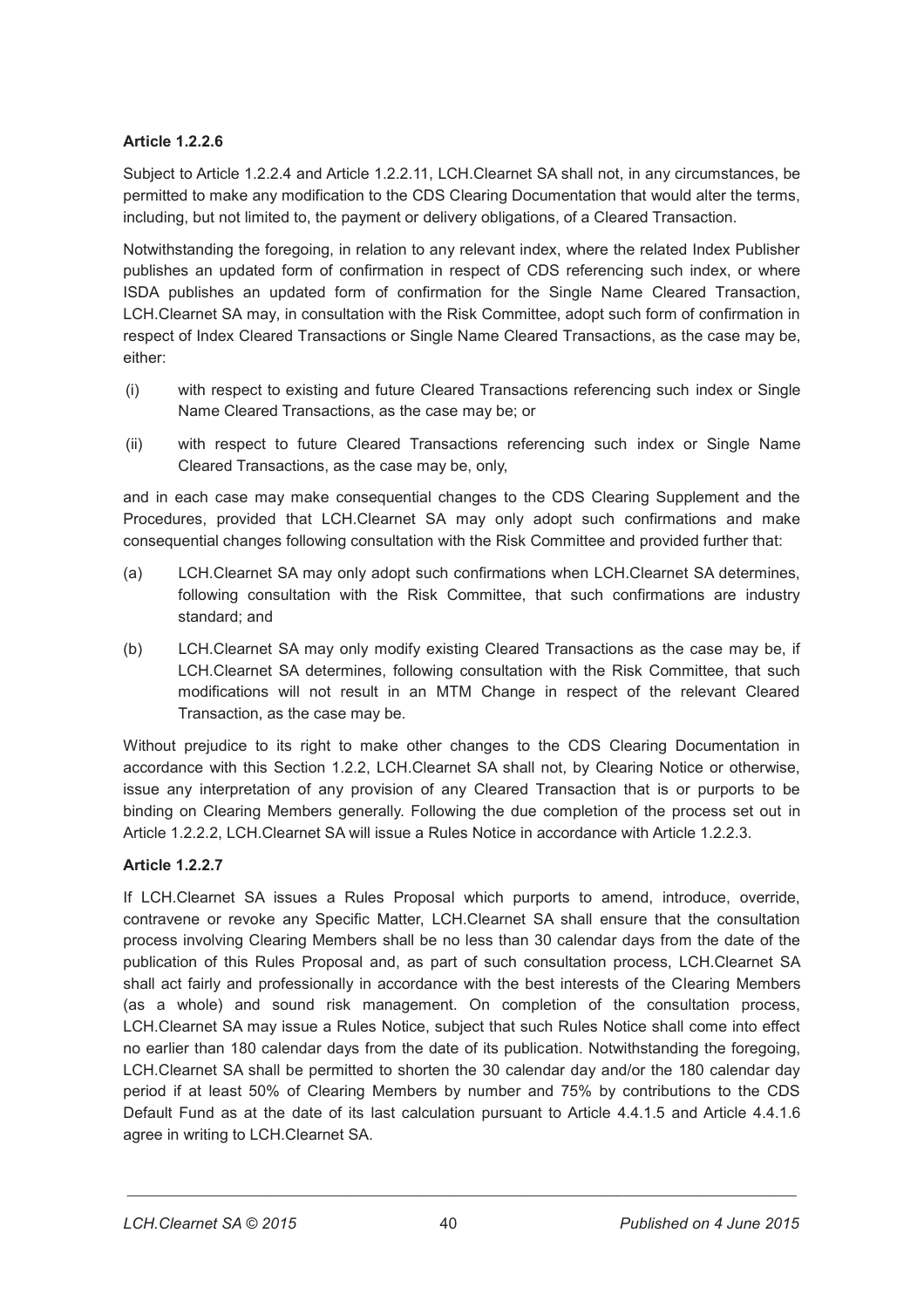Notwithstanding the foregoing, this Article 1.2.2.7 shall not apply in respect of any Rules Proposal and Rules Notice issued in order solely to implement a binding direction issued to LCH.Clearnet SA by a Regulatory Body.

## **Article 1.2.2.8**

LCH.Clearnet SA may issue from time to time a Clearing Notice in accordance with this CDS Clearing Rule Book, the CDS Clearing Supplement or the Procedures. LCH.Clearnet SA may amend or revoke any previous Clearing Notice by means of a Clearing Notice. Except in cases where LCH.Clearnet SA considers a modification to guidance to be urgent (where modification may take immediate effect), a Clearing Notice shall take effect two Clearing Days after its publication.

## **Article 1.2.2.9**

Clearing Notices may not be used to issue new, or amend or revoke any existing, principles, rights or obligations as set out in the CDS Clearing Rules or any Cleared Transaction. For the avoidance of doubt, Clearing Notices shall not be notices contemplated by or to be given under the terms of Cleared Transactions pursuant to the CDS Clearing Supplement and shall not be subject to Section 1.10 (Requirements Regarding Notices) of the 2003 ISDA Credit Derivatives Definitions or Section 1.38 (Requirements Regarding Notices) of the 2014 ISDA Credit Derivatives Definitions, as applicable.

### **Article 1.2.2.10**

The terms of reference of the Risk Committee will be set by the board of directors of LCH.Clearnet SA, and any decision to change thereto will be subject to prior consultation with the Risk Committee. Such changes will be notified in advance to the Clearing Members and made by the board of directors of LCH.Clearnet SA.

#### **Article 1.2.2.11**

LCH.Clearnet SA may, in consultation with the Risk Committee and such other appropriate legal, operational and other forums established by LCH.Clearnet SA, modify this CDS Clearing Rule Book, the CDS Clearing Supplement and/or the Procedures in accordance with any relevant CDS industry sponsored protocol or other industry sponsored protocol (or, in each case, other multilateral agreement process) to which, as at 17.00 on the originally scheduled closing date of such protocol or other multilateral agreement process, at least 50% of Clearing Members by number and 50% by contribution to the CDS Default Fund as at the date of its last recalculation pursuant to Article 4.4.1.5 and Article 4.4.1.6 agree to adhere, with such modification to be applicable to all existing or future Cleared Transactions of the relevant CDS Type as set forth in such protocol or multilateral agreement process or resolution.

## **Article 1.2.2.12**

In relation to any proposed modification in accordance with Article 1.2.2.4, LCH.Clearnet SA shall, following consultation with the appropriate legal, risk, operational and/or other forums established by LCH.Clearnet SA in relation to such proposed modification, determine whether such proposed modification will have an MTM Change on any existing Cleared Transaction that will be affected by any such proposed modification and any amount that shall be payable to a Clearing Member by LCH.Clearnet SA or from a Clearing Member to LCH.Clearnet SA to reflect such MTM Change. LCH.Clearnet SA shall, following any determination of an MTM Change in respect of a Cleared Transaction and any payment due in respect thereof, promptly notify each relevant Clearing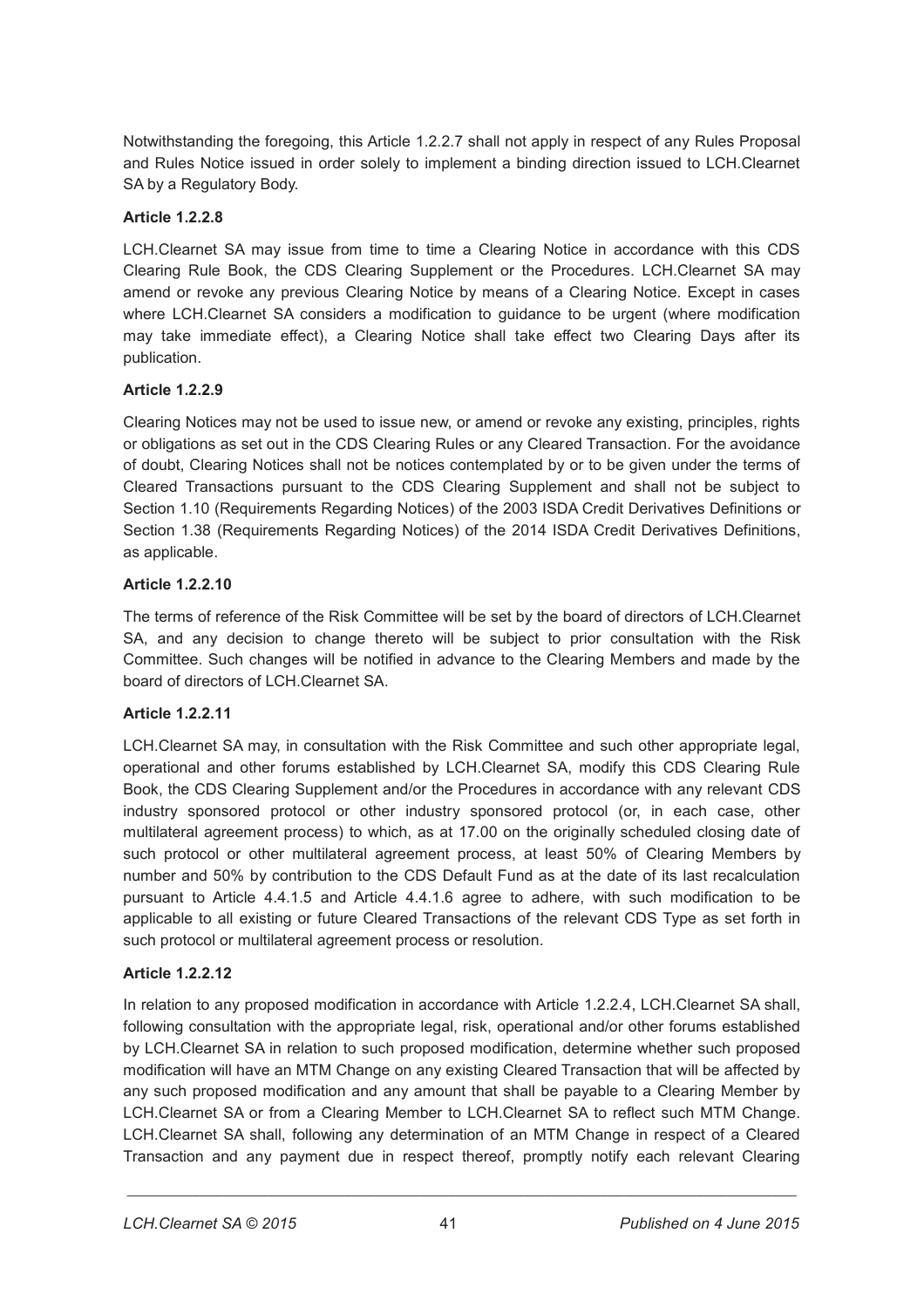Member of the same and the date on which such amount shall be due and payable by LCH.Clearnet SA or the Clearing Member as applicable.

## **Section 1.2.3 Publication**

### **Article 1.2.3.1**

LCH.Clearnet SA shall ensure that the CDS Clearing Documentation is kept updated and that all such documents and each Clearing Notice, each Rules Proposal and each Rules Notice and all other decisions of general application to the Clearing Members and/or any relevant decisions in relation to the CDS Clearing Service provided by LCH.Clearnet SA to Clearing Members are posted on its Website and notified to Clearing Members individually in accordance with the CDS Admission Agreement, as appropriate.

### **Article 1.2.3.2**

Whenever any Rules Notice is issued in relation to the CDS Clearing Service provided by LCH.Clearnet SA to Clearing Members, LCH.Clearnet SA shall ensure that the relevant CDS Clearing Documents are updated as soon as reasonably possible to reflect the modifications contained in the Rules Notice and shall post such updated document on the Website.

### **Article 1.2.3.3**

LCH.Clearnet SA shall additionally update the Procedures periodically to incorporate guidance issued by way of Clearing Notice in relation to the CDS Clearing Service provided by LCH.Clearnet SA to Clearing Members, pursuant to Article 1.2.2.8, and shall post such updated Procedures on the Website.

## **Section 1.2.4 Extension or waiver**

## **Article 1.2.4.1**

The time fixed by the CDS Clearing Documentation for the doing of any acts by a Clearing Member in relation to LCH.Clearnet SA may be extended or waived by LCH.Clearnet SA in its discretion whenever it considers that an extension or waiver is necessary or in the best interests of the CDS Clearing Service.

#### **Article 1.2.4.2**

Any waiver of any right or consent given by LCH.Clearnet SA under the CDS Clearing Documentation is only effective if it is given in writing. Any such waiver or consent shall only apply to the circumstances for which it was given and shall not prevent LCH.Clearnet SA from subsequently relying upon the relevant provision in another circumstance. No delay or failure by LCH.Clearnet SA to exercise its rights or pursue any of its remedies under the CDS Clearing Documentation shall constitute a waiver.

# **Section 1.2.5 Notices - Communications**

#### **Article 1.2.5.1**

Unless stated otherwise in the relevant sections of the CDS Clearing Documentation, LCH.Clearnet SA shall deliver any notice, order or communication which is required to be given to Clearing Members pursuant to the CDS Clearing Documentation by hand, post, courier, electronic transmission, email, facsimile or telephone to the address, email address, facsimile number or telephone number specified by a Clearing Member in the CDS Admission Agreement, as updated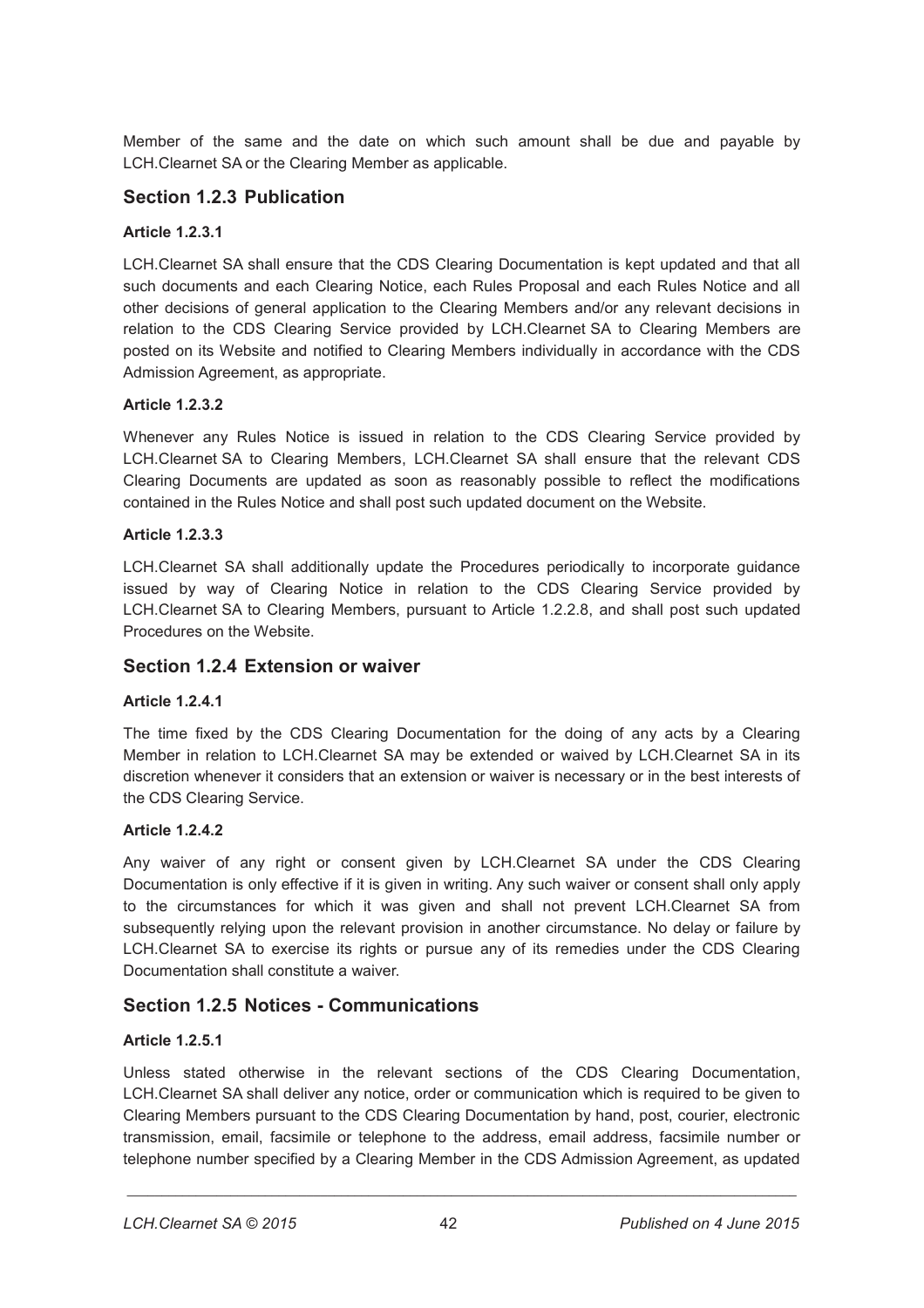from time to time, except that a copy of any Default Notice delivered pursuant to Article 4.3.1.3, Final Settlement Notice delivered pursuant to Article 4.3.3.4 and/or Membership Termination Notice delivered pursuant to Article 2.4.2.2 must additionally be delivered to a Clearing Member by hand, post or courier.

### **Article 1.2.5.2**

Upon the occurrence of an Event of Default in respect of a Clearing Member, LCH.Clearnet SA shall rely on the latest information received by LCH.Clearnet SA from the relevant Defaulting Clearing Member on its Client(s) in order to contact the relevant Client(s) or for the purposes of any payment to the relevant Clients(s).

### **Article 1.2.5.3**

Clearing Members shall deliver, provide, serve on or file with LCH.Clearnet SA any notice, document, communication, filing or form that is required pursuant to the CDS Clearing Documentation in writing unless otherwise specified in the CDS Clearing Documentation.

### **Article 1.2.5.4**

With the exception of modifications made under Section 1.2.2 (which will become effective on the date stated therein), and unless stated otherwise in the relevant sections of the CDS Clearing Documentation, any notice (including but not limited to any Default Notice, Clearing Notice, Rules Notice, and excluding any notice relating to Margin), document (including but not limited to any Rules Proposal), communication, filing or form, provided by LCH.Clearnet SA or a Clearing Member will, unless otherwise specified in the CDS Clearing Rules, only be effectively served, filed, made or provided:

- (i) if sent by post, on the third Business Day (or tenth Business Day in the case of airmail) after the day on which it was posted, with full postage paid and in a correctly addressed envelope;
- (ii) if delivered by hand or by courier, at the time of delivery or, if not delivered prior to 17.00 on a Business Day, on the following Business Day; and
- (iii) if delivered by facsimile or electronic transmission or published on the Website, on the Business Day of transmission or publication where such transmission or publication occurs prior to 16.00 or, where transmission or publication occurs after 16.00, on the following Business Day.

#### **Article 1.2.5.5**

LCH.Clearnet SA is entitled to act upon notice, order or communication appearing to have been issued by, or have come from, a Clearing Member or, pursuant to Clause 4.3 of the CDS Client Clearing DMP, a Client. These will be accepted by LCH.Clearnet SA as genuine, even if, for example, they are later found:

- (i) to be inaccurate, whether in whole or in part; or
- (ii) not to have been given by the Clearing Member or a Client, as appropriate; or
- (iii) not to have been given with the authority of the Clearing Member or a Client, as appropriate.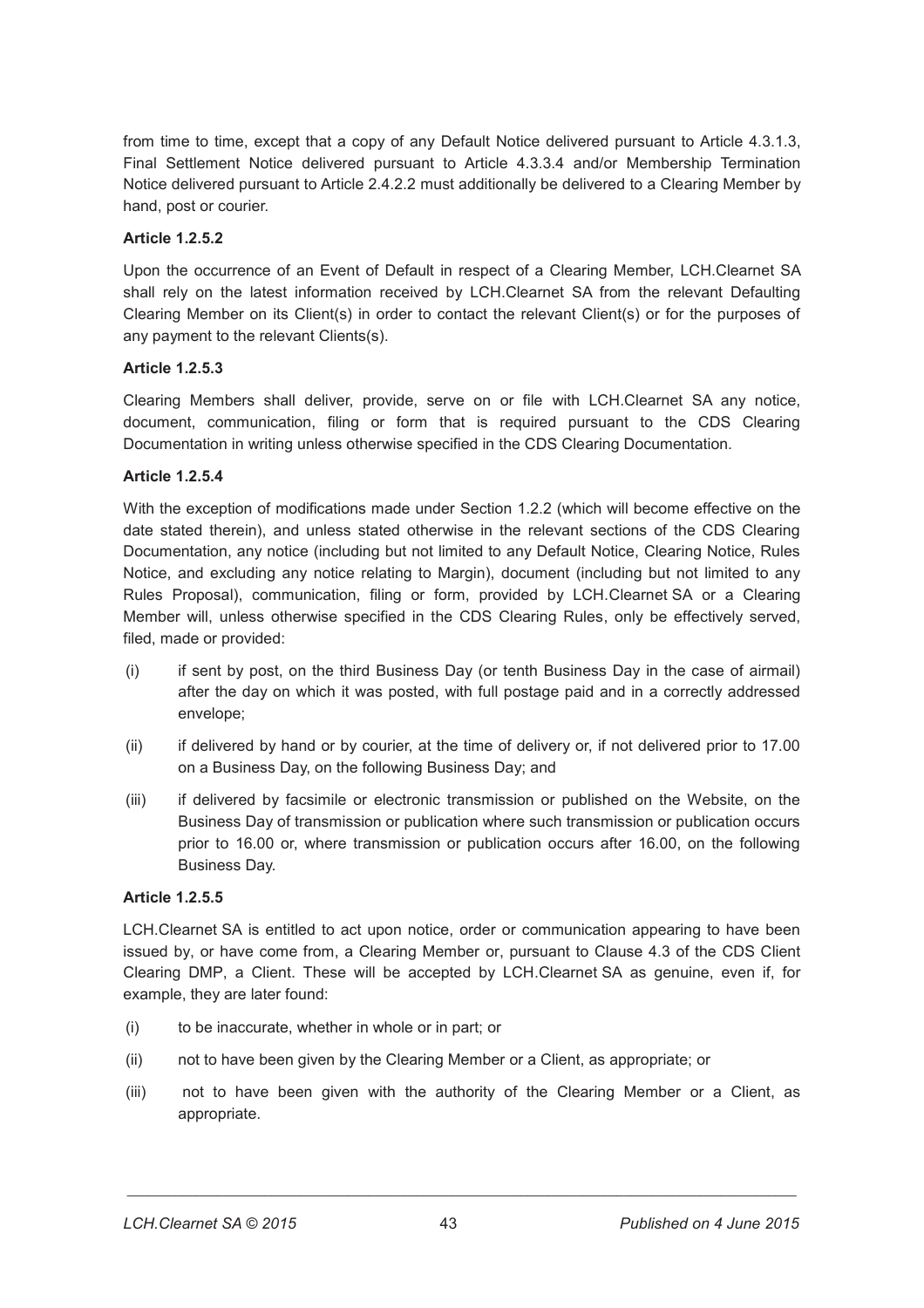# **Section 1.2.6 Fees**

## **Article 1.2.6.1**

The fees payable by Clearing Members to LCH.Clearnet SA shall be published from time to time by LCH.Clearnet SA on the Website.

## **Article 1.2.6.2**

Each Clearing Member shall pay to LCH.Clearnet SA such fees when due and payable and in such manner as is required by LCH.Clearnet SA.

# **Section 1.2.7 Currency**

## **Article 1.2.7.1**

Subject to Article 1.2.7.4, if at any time a currency is substituted by another currency pursuant to existing or new legislation, the obligations of Clearing Members arising under the CDS Clearing Documentation shall take place in the substitute currency as from the effective date of such replacement providing that such substitute currency is an Eligible Currency.

## **Article 1.2.7.2**

If substitution of a specific currency involves a period of transition, clearing by Clearing Members during this period of transition will take place in the currency as specified by LCH.Clearnet SA in a Rules Notice.

### **Article 1.2.7.3**

If necessary, LCH.Clearnet SA shall establish the rate for converting the replaced currency to the substitute currency as well as the applicable rounding rules in accordance with the Procedures, subject to Applicable Law.

## **Article 1.2.7.4**

If at any time the currency in which Clearing Members are required to make Cash Payments is succeeded or substituted by another currency pursuant to existing or new legislation, LCH.Clearnet SA shall be required to consult with Clearing Members, in accordance with Article 1.2.2.2, prior to issuing a Rules Notice which revises the currency in which such Cash Payment obligations are required to be performed.

## **Article 1.2.7.5**

Subject to Article 1.2.7.1 to Article 1.2.7.4 above, and to the extent permitted by Applicable Law, if any judgment or order expressed in a currency other than the CDS Contractual Currency is rendered:

- (i) for the payment of any amount owing in respect of any Cleared Transaction;
- (ii) for the payment of any amount relating to any early termination in respect of such Cleared Transaction; or
- (iii) in respect of a judgment or order of another court for the payment of any amount described in sub-paragraph (i) or (ii) above,

the party seeking recovery, after recovery in full of the aggregate amount to which such party is entitled pursuant to the judgment or order, will be entitled to receive immediately from the other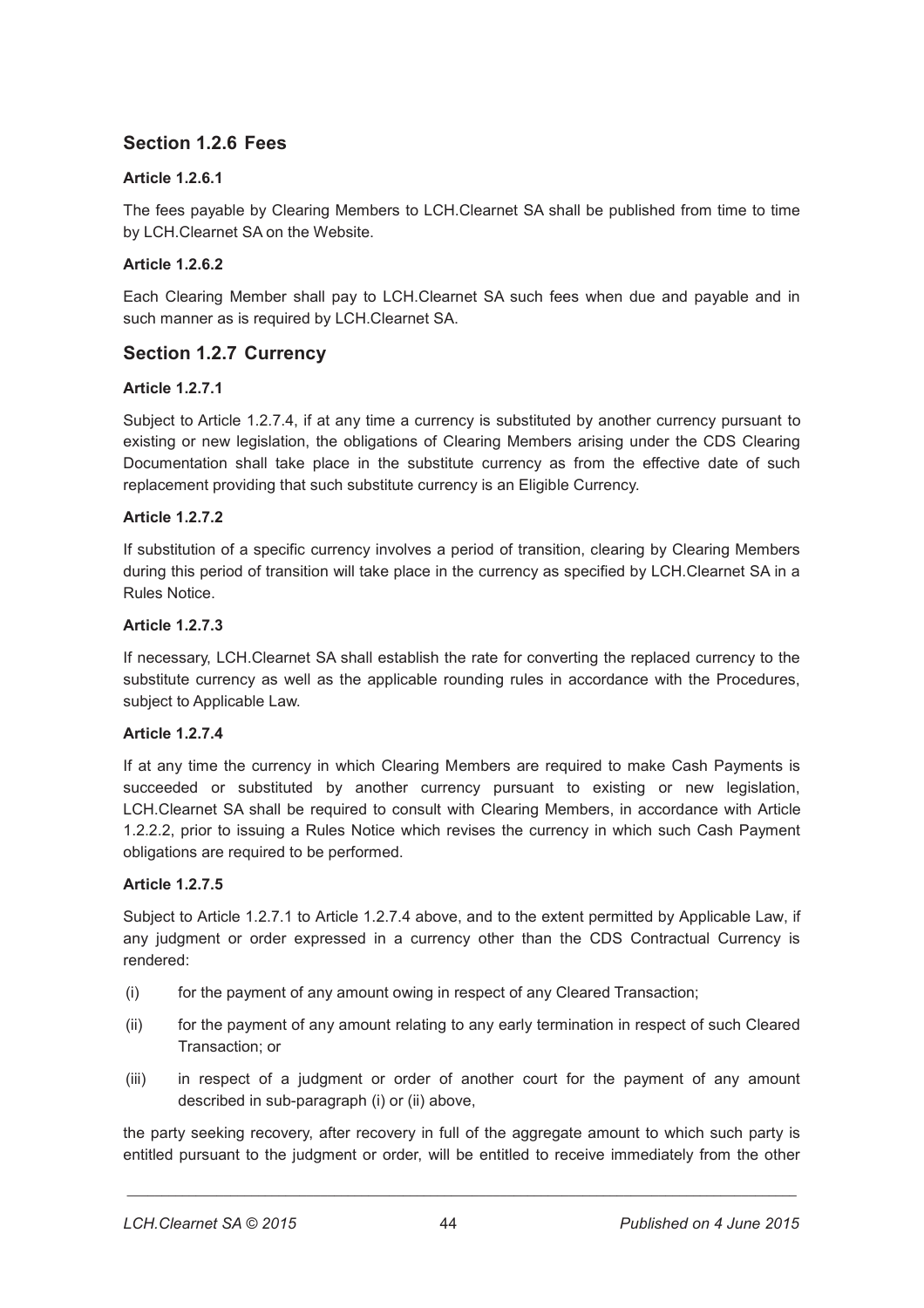party the amount of any shortfall of the CDS Contractual Currency received by such party as a consequence of sums paid in such other currency and will refund promptly to the other party any excess of the CDS Contractual Currency received by such party as a consequence of sums paid in such other currency if such shortfall or such excess arises or results from any variation between the rate of exchange at which the CDS Contractual Currency is converted into the currency of the judgment or order for the purpose of such judgment or order and the rate of exchange at which such party is able, acting in good faith and using commercially reasonable procedures in converting the currency received into the CDS Contractual Currency, to purchase the CDS Contractual Currency with the amount of the currency of the judgment or order actually received by such party.

## **Article 1.2.7.6**

To the extent permitted by Applicable Law, the provisions of Article 1.2.7.5 above constitute separate and independent obligations from the other obligations under the CDS Clearing Documentation, will be enforceable as separate and independent causes of action, will apply notwithstanding any indulgence granted by the party to which any payment is owed and will not be affected by judgment being obtained or claim or proof being made for any other sums payable in respect of the CDS Admission Agreement.

## **Article 1.2.7.7**

For the purpose of Article 1.2.7.5 and Article 1.2.7.6 above, it will be sufficient for a party to demonstrate that it would have suffered a loss had an actual exchange or purchase of currencies been made.

## **Section 1.2.8 Time reference**

## **Article 1.2.8.1**

Where reference is made in the CDS Clearing Documentation to a time or deadline, it shall be understood to mean Central European Time (CET), unless otherwise stipulated in the CDS Clearing Documentation.

# **Section 1.2.9 Obligations of LCH.Clearnet SA to each Clearing Member**

## **Article 1.2.9.1**

In accordance with Article 3 of the Settlement Finality Directive, upon registration in accordance with this CDS Clearing Rule Book, Cleared Transactions shall be legally enforceable and binding on third parties even in the event of Insolvency Proceedings against a Clearing Member.

LCH.Clearnet SA undertakes to perform its obligations to each Clearing Member on the basis of the Cleared Transactions registered in its name, in accordance with the CDS Clearing Documentation.

## **Article 1.2.9.2**

Where a Clearing Member is subject to a Payment Failure, LCH.Clearnet SA may (without prejudice to any other rights it may have against the Clearing Member) withhold any payments it would otherwise be obliged to make under the CDS Clearing Documentation to such Clearing Member up to the value of the payment(s) that constitute the Payment Failure (such value calculated using reasonable currency conversion rates where necessary) for so long as the Payment Failure continues.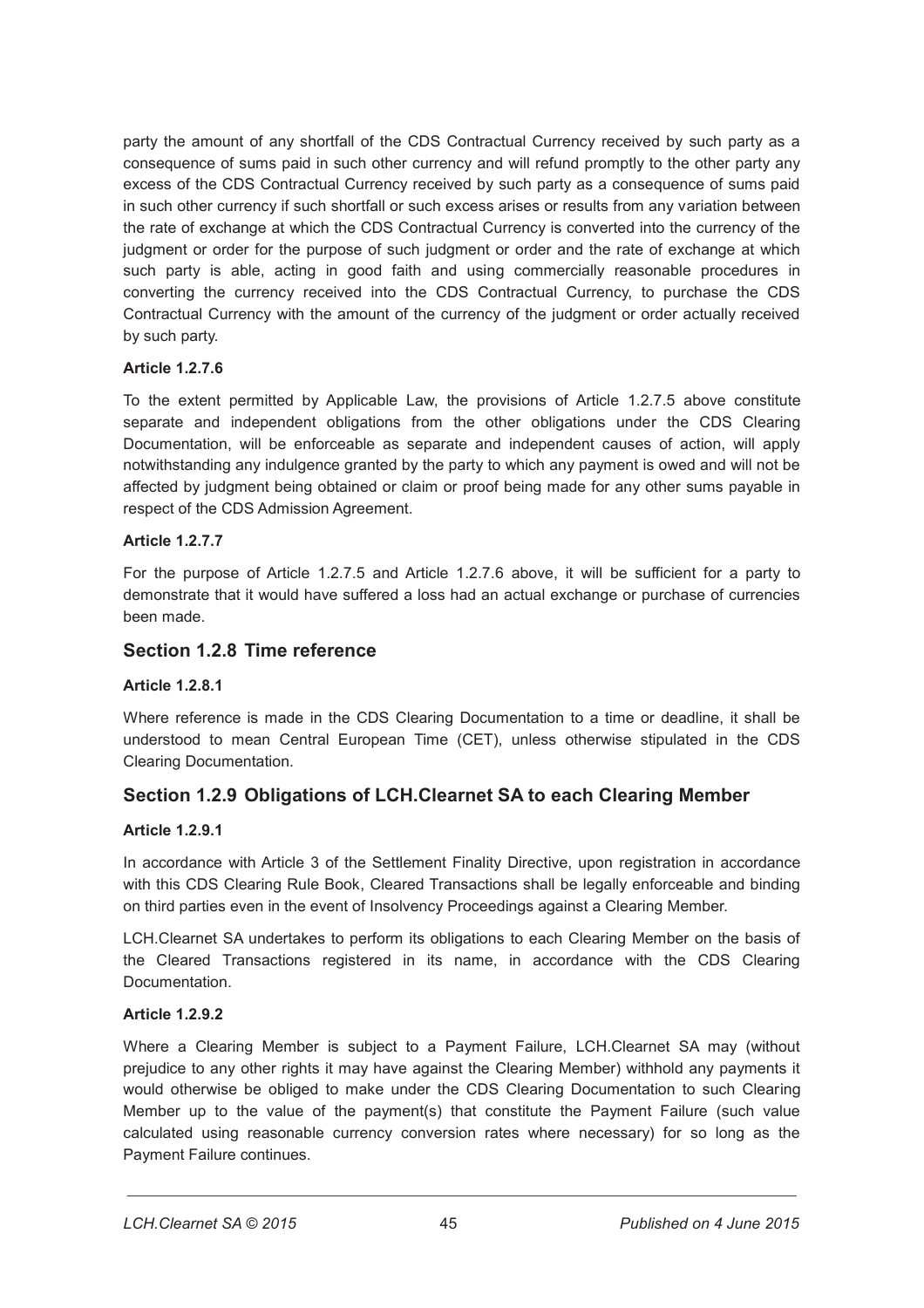The scope of the obligations that LCH.Clearnet SA undertakes to perform as counterparty to the relevant Clearing Members with respect to Cleared Transactions and as detailed in the relevant provisions of the CDS Clearing Documentation after registration in accordance with this CDS Clearing Rule Book has occurred include, without limitation:

- (i) the payment of the Variation Margin to the relevant Clearing Member;
- (ii) the payment of the Price Alignment Interest to the Clearing Member;
- (iii) the payment of the Initial Payment Amount, if any, to the relevant Clearing Member;
- (iv) the payment of Fixed Amounts to the CDS Seller; and
- (v) following a Credit Event, and in accordance with the CDS Clearing Supplement:
	- (a) when Auction Settlement applies, the payment of the Auction Settlement Amount to the CDS Buyer;
	- (b) when Physical Settlement applies, the payment to the CDS Buyer of the Physical Settlement Amount; and
	- (c) where the Partial Cash Settlement Terms apply pursuant to the Cleared Transaction, the payment of the Cash Settlement Amount to the CDS Buyer.

These obligations of LCH.Clearnet SA to each Clearing Member shall be determined after giving effect to netting as set out in Section 3 of the Procedures.

## **Section 1.2.10 Liability**

### **Article 1.2.10.1**

Subject to Article 1.2.10.2, Article 1.2.10.3 and Article 1.2.10.5 below, a Clearing Member shall be liable for any direct Damage incurred or suffered by LCH.Clearnet SA as a consequence of such Clearing Member's breach of any of its obligations under the CDS Clearing Documentation or the terms of a Cleared Transaction.

#### **Article 1.2.10.2**

A Clearing Member will not be held liable for any special, indirect or consequential Damage, including loss of custom, profit or revenues, or any Damage which results from abnormal or fraudulent use of the CDS Clearing System by third parties, or for any Damage resulting from acts or omissions of third parties, other than members of its Financial Group.

## **Article 1.2.10.3**

Unless expressly stated otherwise in the CDS Clearing Documentation, LCH.Clearnet SA will under no circumstances be liable for any Damage, including that arising out of or in connection with any of the following:

- (i) in respect of a claim for Damages by a Clearing Member or a Client, following a total or partial failure by such Clearing Member to perform or comply with the CDS Clearing Documentation:
- (ii) any act or omission of a Clearing Member or other third party, including, without limitation, in the circumstances set out in (ix) or (xviii) below;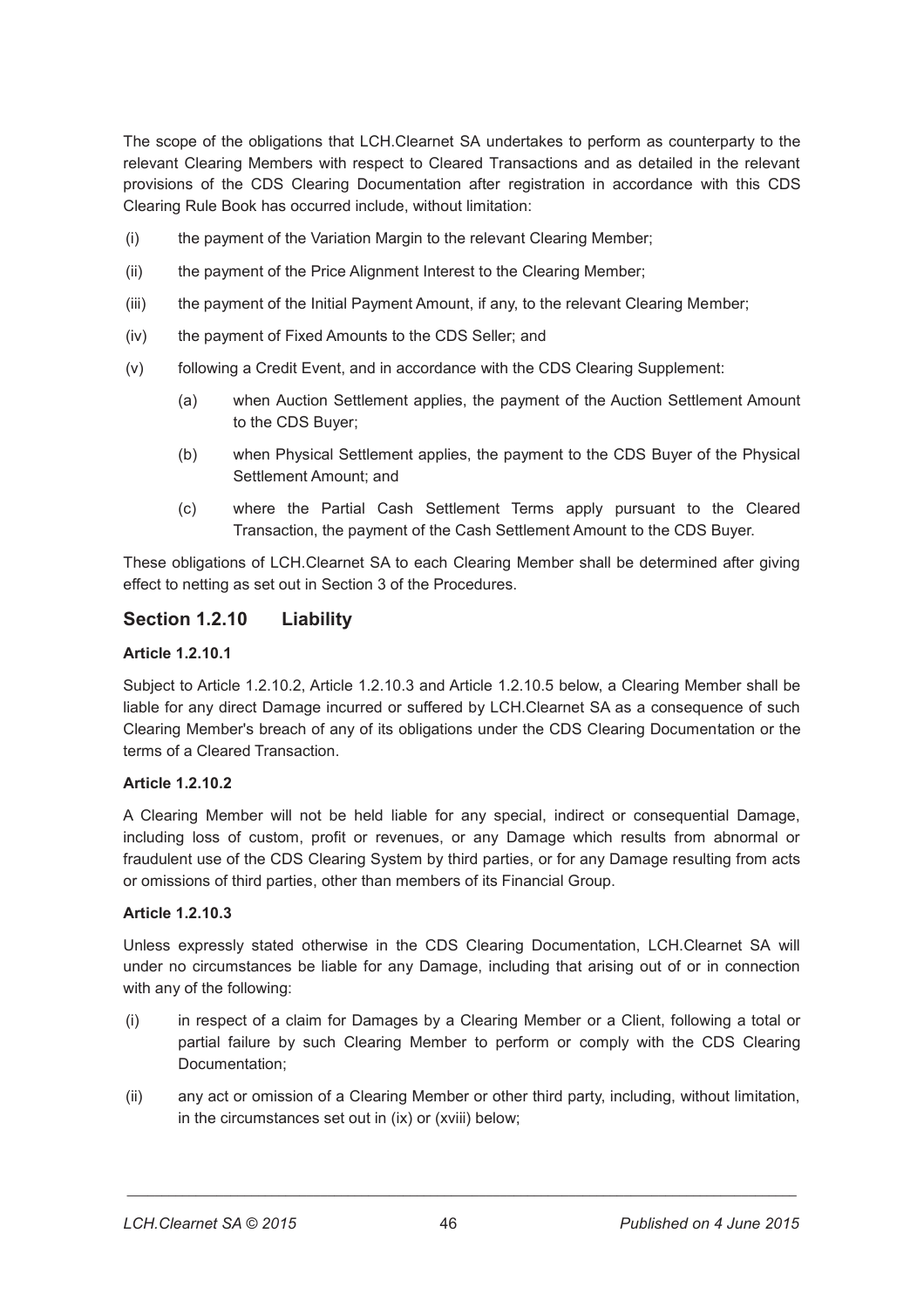- (iii) any agreement or arrangement that a Clearing Member has entered into with a third party in connection with its activities under the CDS Clearing Documentation (including, without limitation, the CDS Client Clearing Agreement and any agreement or arrangement referred to in Section 2.2.7);
- (iv) any suspension, restriction or closure of LCH.Clearnet SA or its services, where required of LCH.Clearnet SA pursuant to Applicable Law, whether for a temporary period or otherwise;
- (v) reliance by LCH.Clearnet SA on any data provided to it by a Clearing Member or as may otherwise be provided to it in accordance with this CDS Clearing Rule Book, including the End of Day Contributed Prices;
- (vi) excepting any dispute arising under the CDS Dispute Resolution Protocol which may relate to whether an Original Transaction has been novated pursuant to this CDS Clearing Rule Book, any dispute arising from or in relation to any Original Transaction; including, but not limited to, any dispute as to the validity or otherwise of the Original Transaction, the terms of the Original Transaction or whether any alleged agreement or arrangement constitutes an Original Transaction;
- (vii) any failure to pre-register, or the improper pre-registration of, positions in the CDS Clearing System corresponding to an Original Transaction eligible for clearing by LCH.Clearnet SA because of a third party's fault or a Force Majeure Event affecting LCH.Clearnet SA;
- (viii) registration of Cleared Transactions in a Clearing Member's Trade Account and/or allocation of such Cleared Transactions in a Clearing Member's Margin Account where it does so on the basis of the Original Transaction Data with respect to the relevant Original Transaction;
- (ix) the quality, fitness for purpose, completeness or accuracy of End of Day Contributed Prices or composite prices/spreads;
- (x) in respect of a claim for Damages by a Defaulting Clearing Member, any decision by LCH.Clearnet SA to proceed with a liquidation of its Cleared Transactions or the taking of any other action pursuant to Article 4.3.2.3 or the CDS Default Management Process (including, for the avoidance of doubt, the CDS Client Clearing DMP);
- (xi) the exercise, or failure to exercise, by LCH.Clearnet SA of any discretion or right conferred upon it by the CDS Clearing Documentation, including any actions taken or omitted to be taken in relation to the application of LCH.Clearnet SA's rights following the declaration of an Event of Default in respect of a Clearing Member;
- (xii) any statement, representation or warranty by LCH.Clearnet SA or any of its officers or representatives other than as expressly set out in the CDS Clearing Documentation or the CDS Admission Agreement;
- (xiii) any special, indirect or consequential Damage, including loss of custom, profit or revenues;
- (xiv) rejection of any application to become a Clearing Member;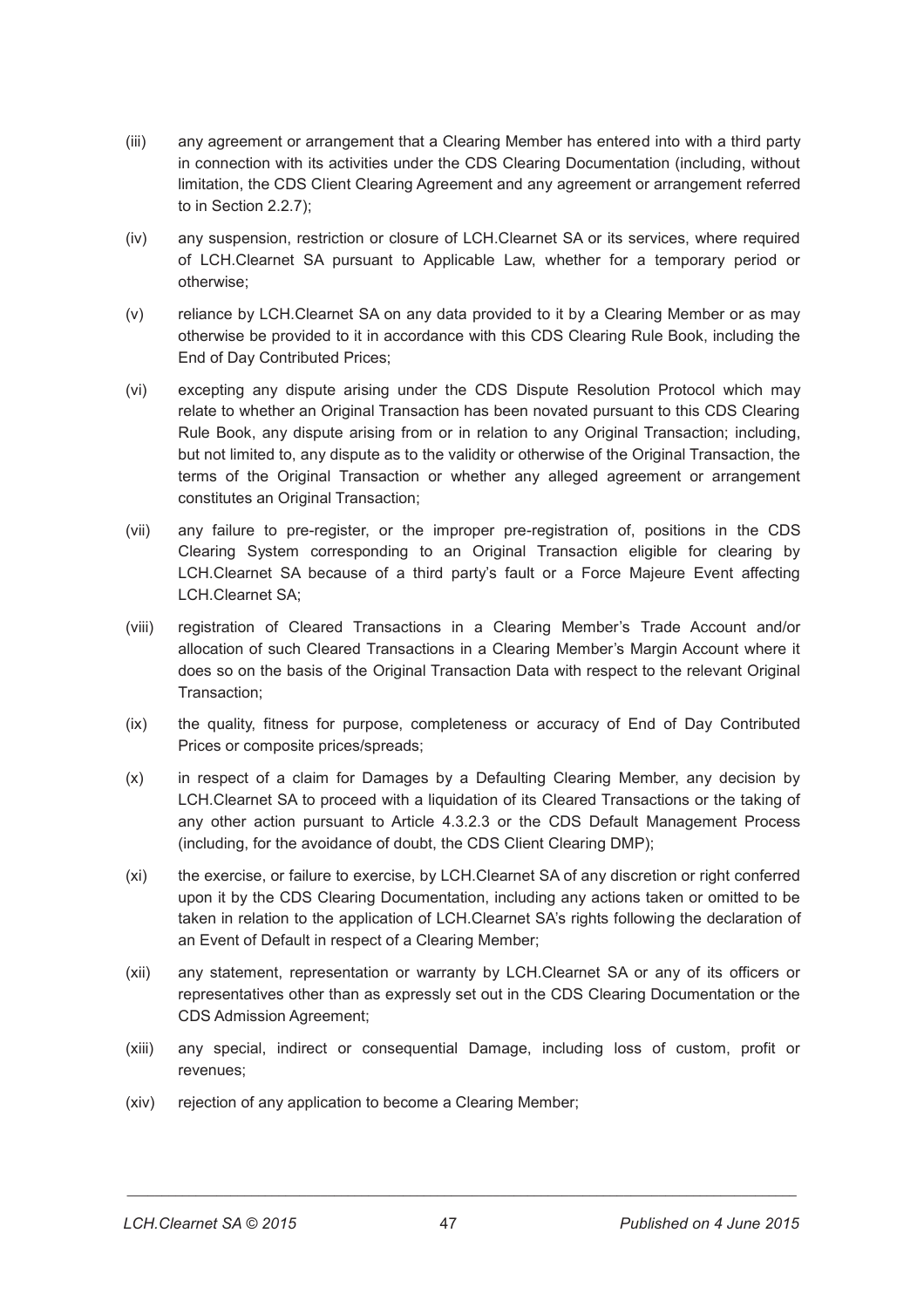- (xv) the effectiveness, efficiency, performance or any other aspect of the services provided by any Approved Matching Provider or the timeliness or otherwise of the delivery of any Original Transaction details by that Approved Matching Provider to LCH.Clearnet SA;
- (xvi) any error within or corruption of any data sent by an Approved Matching Provider directly or indirectly to LCH.Clearnet SA or to a Clearing Member or any delay in or failure of the transmission of such data to LCH.Clearnet SA;
- (xvii) the registration of a Cleared Transaction on the basis of incorrect or corrupted data sent to it by an Approved Matching Provider;
- (xviii) any decision of any ISDA Credit Derivatives Determinations Committee or any failure of any such committee to take any decision;
- (xix) any breach by a Clearing Member of its obligations, under any Applicable Law or otherwise resulting from the CDS Clearing Services, vis-à-vis its Clients, Affiliates or LCH.Clearnet SA (including, without limitation, in the case of an FCM Clearing Member, any breach of its obligations under the FCM CDS Clearing Regulations regarding segregation or any agreement or arrangement to which it is a party);
- (xx) any action or inaction on the part of any Clearing Member or third party which would prevent, impair, limit, restrict or delay the transfer or porting of Cleared Transactions or the conditions under which Cleared Transactions may be or are transferred or ported (whether in the context of an Event of Default or otherwise); or
- (xxi) any default of an FCM Client (or, if permitted pursuant to Article 6.1.1.1, an Affiliate), including, without limitation, a breach by an FCM Client (or such Affiliate) of its obligations under any Applicable Law, FCM Cleared Transaction or CDS Client Clearing Agreement.

## **Article 1.2.10.4**

Nothing in Article 1.2.10.3 above shall be construed as LCH.Clearnet SA excluding or restricting its liability vis-à-vis any Clearing Member for:

- (i) fraud, fraudulent representation, gross negligence or an intentional omission or act on the part of LCH.Clearnet SA;
- (ii) personal injury or death caused by the negligence, recklessness or any intentional act or omission of LCH.Clearnet SA;
- (iii) any liability which cannot be lawfully excluded under Applicable Law (to the extent such liability cannot be lawfully excluded);
- (iv) the performance of its obligations vis-à-vis any Clearing Member pursuant to Section 1.2.9 (to the extent that no Event of Default has occurred with respect to such Clearing Member (and is ongoing), and other than where such liability occurs as a result of LCH.Clearnet SA following the CDS Default Management Process);
- (v) its obligation to return the Excess Collateral to a Clearing Member pursuant to Article 4.2.2.5 (to the extent that no Event of Default has occurred with respect to such Clearing Member);
- (vi) its obligation to transfer the Client Assets to a Receiving Clearing Member pursuant to Section 5.3.2 or Section 6.3.2;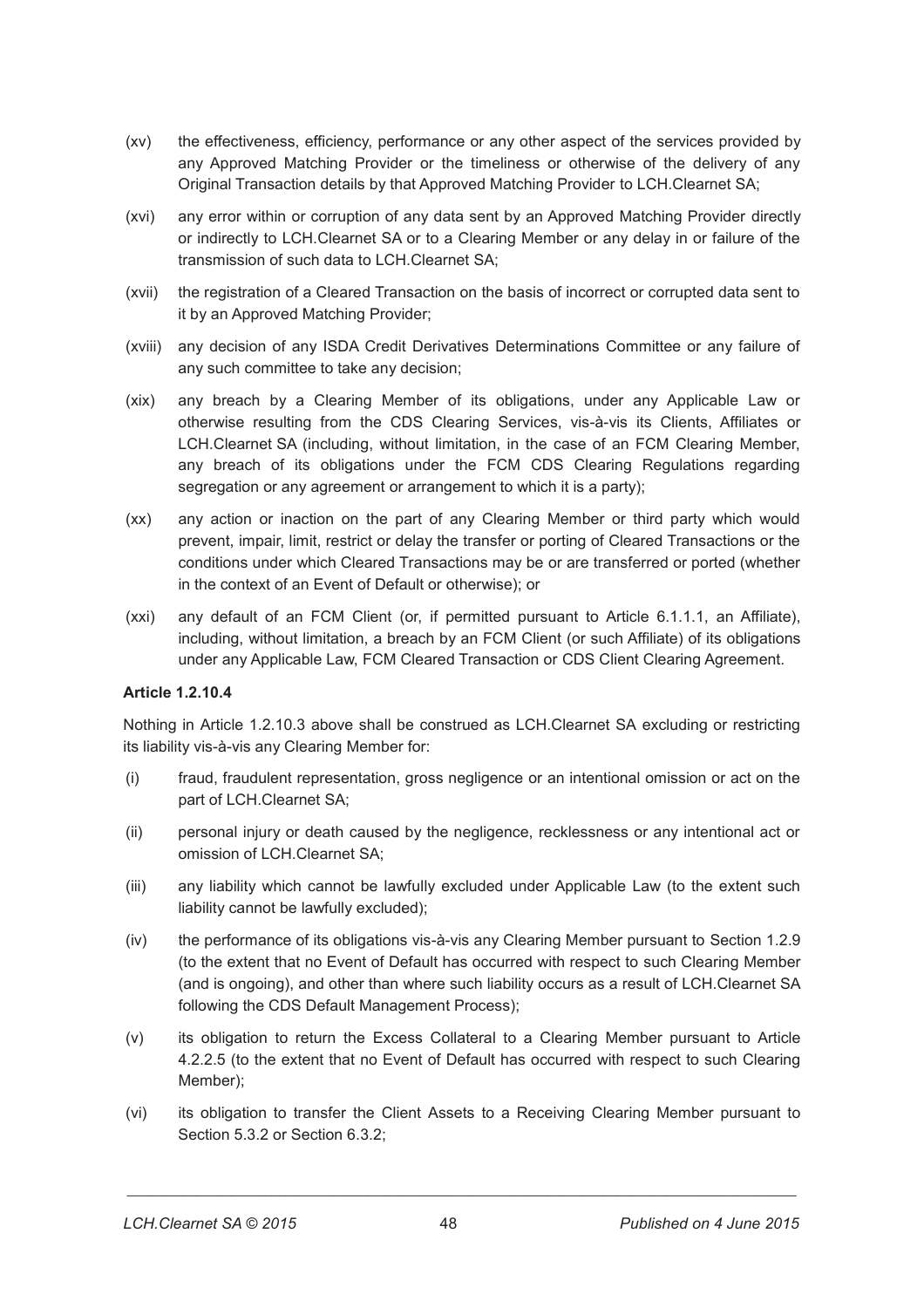- (vii) its obligation to return any CCM Unallocated Client Collateral or FCM Unallocated Client Excess Collateral (as applicable) to the Defaulting Clearing Member in accordance with Article 4.3.2.4;
- (viii) its obligation to transfer the Ported Collateral to a Backup Clearing Member pursuant to Clause 4 of the CDS Default Management Process;
- (ix) its obligation, in the case of a CCM, to return the CDS Client Clearing Entitlement to the relevant Client pursuant to Clause 4 of the CDS Default Management Process;
- (x) its obligation, pursuant to Article 2.4.2.11, to repay to a Clearing Member who voluntarily terminates its membership in accordance with Article 2.4.2.2 an amount equal to the sum of its Margin Balance and Client Collateral Buffer, (save that LCH Clearnet SA shall be entitled to retain any collateral in accordance with the FCM CDS Clearing Regulations), any Collateral that has been transferred to LCH.Clearnet SA to satisfy its Contribution Requirement to the extent it has not been used by LCH.Clearnet SA in accordance with the CDS Clearing Rules and any recovery made by LCH.Clearnet SA in accordance with Article 4.4.3.8; or
- (xi) its obligation to return any FCM Client Collateral Buffer to an FCM Clearing Member.

### **Article 1.2.10.5**

LCH.Clearnet SA and each Clearing Member shall take all reasonable care in the selection and monitoring of any Person that is to act on its behalf.

## **Section 1.2.11 Force Majeure Events**

## **Article 1.2.11.1**

Neither LCH.Clearnet SA nor a Clearing Member shall be liable for any failure, hindrance or delay in performance in whole or in part of its obligations under the CDS Clearing Documentation if and to the extent that such failure, hindrance or delay arises as a result of a Force Majeure Event affecting LCH.Clearnet SA or the Clearing Member (as the case may be).

## **Article 1.2.11.2**

On the occurrence of a Force Majeure Event:

- (i) if applicable to a Clearing Member, such Clearing Member shall as soon as reasonably practicable notify LCH.Clearnet SA of the occurrence of the Force Majeure Event occurring in respect of it. The decision to notify LCH.Clearnet SA of a Force Majeure Event under this Article 1.2.11.2 will be taken by a Clearing Member at an appropriate level of seniority;
- (ii) if applicable to LCH.Clearnet SA, LCH.Clearnet SA shall issue a Clearing Notice, notifying all Clearing Members of the occurrence of the Force Majeure Event occurring in respect of it, which must be made by the Chief Executive Officer of LCH.Clearnet SA or at an appropriate level of seniority;
- (iii) all Clearing Members shall comply with any reasonable directions issued by LCH.Clearnet SA in respect of such Cleared Transactions affected by the Force Majeure Event and as are specified by LCH.Clearnet SA provided that such directions may not have the effect of amending, introducing, overriding, contravening or revoking any of the rights of Clearing Members in respect of any Specific Matter (unless, for the avoidance of doubt,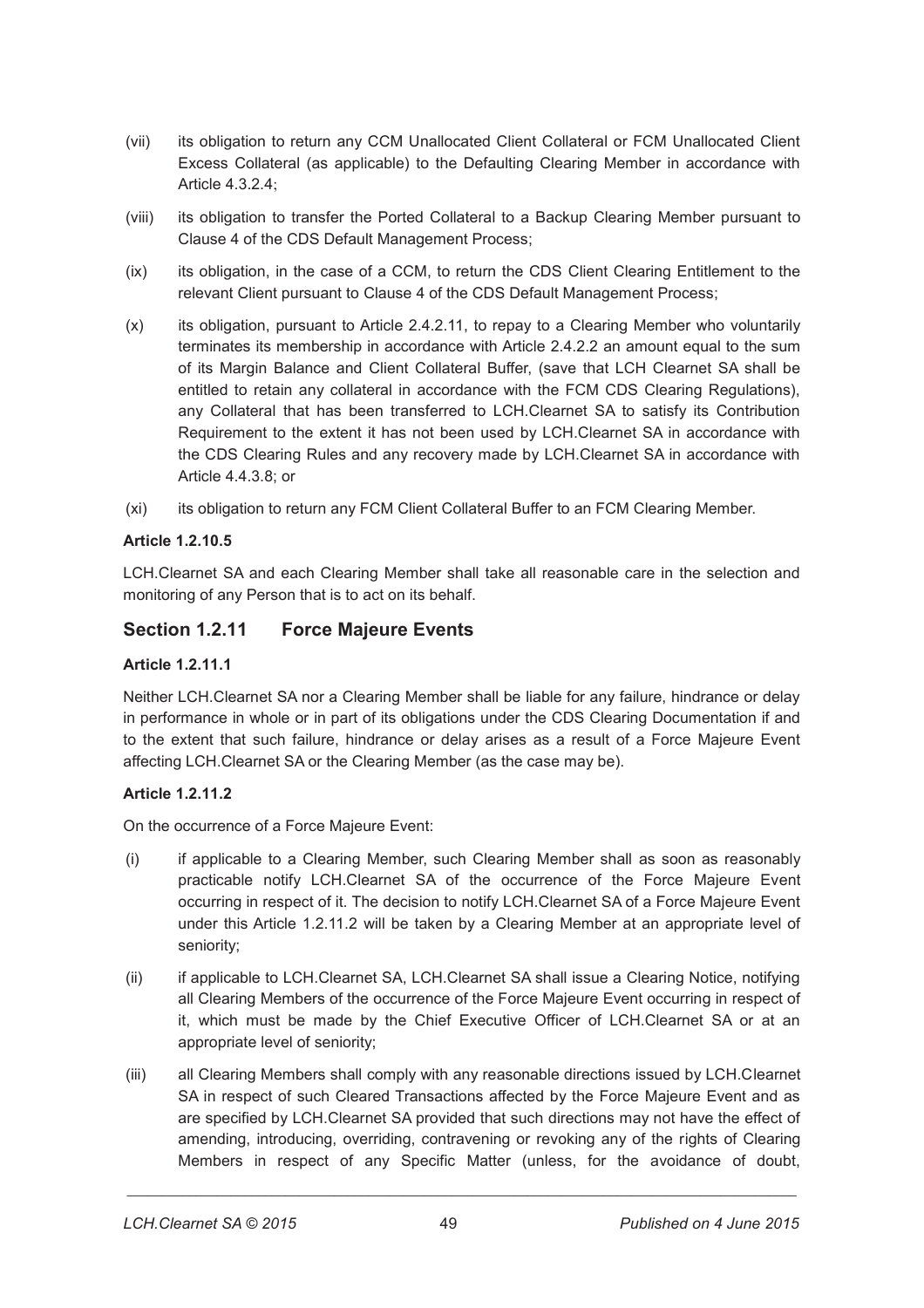LCH.Clearnet SA complies with the procedures set out in Article 1.2.2.7 as applicable) save where LCH.Clearnet SA is required to do so in order to implement a binding direction issued to it by a Regulatory Body, and provided that no such direction shall be given in the circumstances contemplated by Article 1.2.2.4(ii)(c) without LCH.Clearnet SA having complied with the requirements of that Article;

- (iv) each of the Clearing Members and LCH.Clearnet SA who are, and continue to be, affected by the Force Majeure Event shall use all reasonable endeavours to mitigate the effect of the same upon each of their respective ability to perform their obligations under the CDS Clearing Documentation;
- (v) each Clearing Member affected by the Force Majeure Event shall promptly notify LCH.Clearnet SA as soon as its ability to perform is no longer affected by the Force Majeure Event; and
- (vi) if LCH.Clearnet SA was obliged to issue a Clearing Notice pursuant to Article 1.2.11.2(ii) above, it shall issue a further Clearing Notice to all Clearing Members as soon as its ability to perform is no longer affected by the Force Majeure Event.

# **Section 1.2.12 Confidentiality**

#### **Article 1.2.12.1**

LCH.Clearnet SA shall hold all information concerning past or current activities of a Clearing Member (including, but not limited to, information concerning:

- (i) the Cleared Transactions registered in its Trade Account(s);
- (ii) the Open Positions registered in its Margin Account(s);
- (iii) the positions pre-registered in its Account Structure;
- (iv) its Margin Requirement;
- (v) the level of Excess Collateral maintained by such Clearing Member in respect of any of its Margin Accounts;
- (vi) the level of Collateral maintained by such Clearing Member in its Buffer Collateral Account;
- (vii) the Collateral transferred to LCH.Clearnet SA by such Clearing Member;
- (viii) deliveries and payments made by or to such Clearing Member; and
- (ix) any financial statements and other documents filed with LCH.Clearnet SA by such Clearing Member,

in a confidential manner and shall not make such confidential information known to any other person, save to the extent permitted by Article 1.2.12.2 to Article 1.2.12.5 below.

#### **Article 1.2.12.2**

LCH.Clearnet SA may, in accordance with the provisions of Article L. 632-17 of the French Monetary and Financial Code, when applicable, disclose any information referred to in Article 1.2.12.1 above:

(i) with the written consent of the relevant Clearing Member;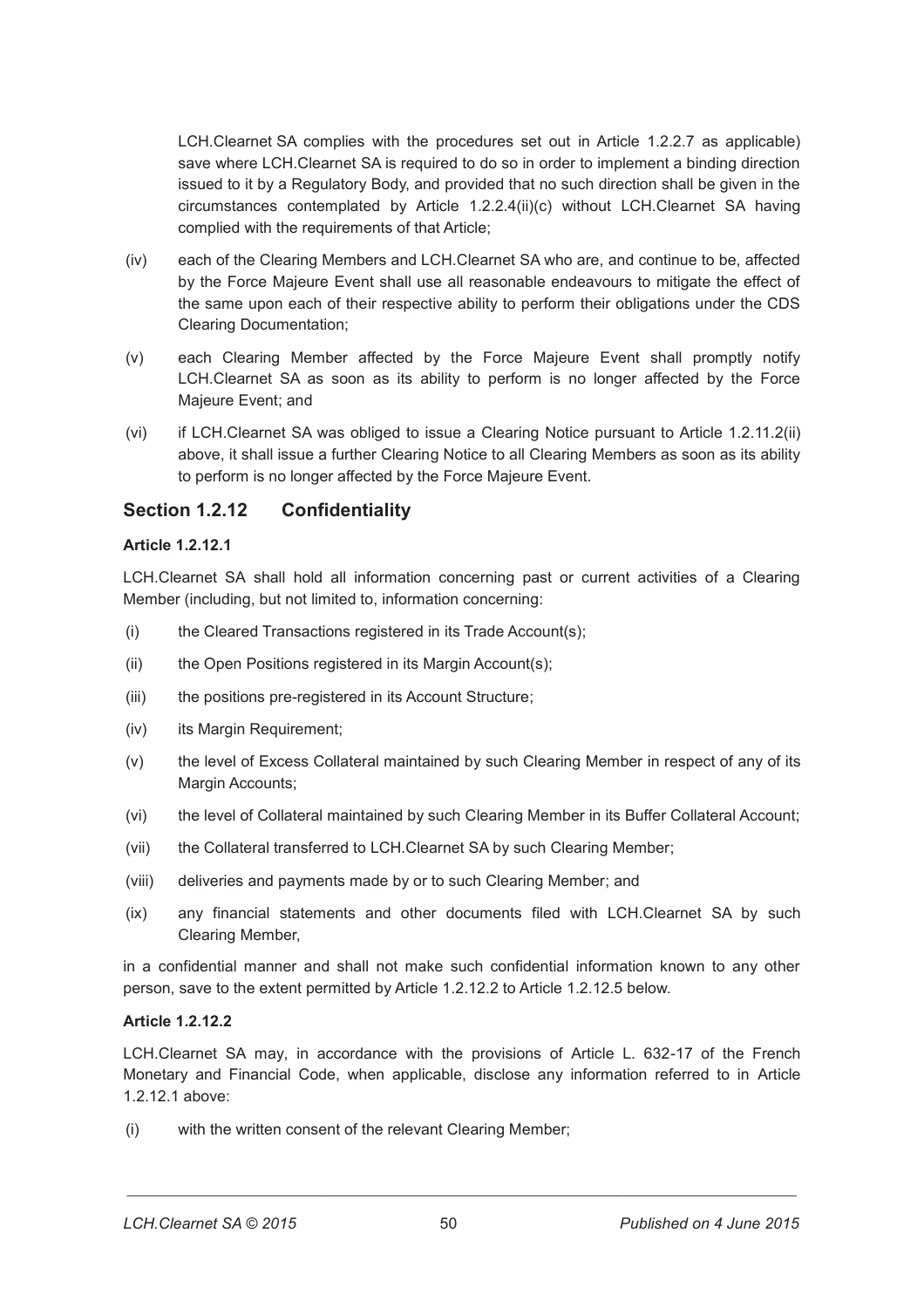- (ii) to any person to whom, at such times and in such manner as, LCH.Clearnet SA is required or formally requested to disclose information pursuant to an order of a competent court, or by or on behalf of any relevant Regulatory Body with respect to LCH.Clearnet SA and/or the relevant Clearing Member, Client or Affiliate;
- (iii) to an Approved Matching Provider or the TIW, to the extent that such disclosure is necessary for the proper performance by LCH.Clearnet SA or the relevant Clearing Member of its obligations under the CDS Clearing Documentation;
- (iv) as expressly permitted by the CDS Clearing Documentation, including, without limitation, to one or several Clearing Members, to the extent that such disclosure is necessary for the proper management of an Event of Default or of an LCH Default and the implementation by LCH.Clearnet SA and Clearing Members of physical settlement of the Cleared Transactions, and the information thus disclosed by LCH.Clearnet SA shall be treated as confidential information by the receiving Clearing Members and shall not be made known to any other person nor used for any purpose other than that for which it has been disclosed by LCH.Clearnet SA;
- (v) to other clearing houses, to which the relevant Clearing Member is admitted as a member for the purpose of clearing CDS, in connection with the occurrence of an Event or an Event of Default in respect of such Clearing Member; or
- (vi) to any other person (with the exception of ratings agencies including but not limited to Moody's, Standard and Poor's and Fitch) to whom LCH.Clearnet SA is authorised to disclose such information pursuant to and in accordance with the provisions of Articles L. 511-33 and L. 511-34 of the French Monetary and Financial Code.

## **Article 1.2.12.3**

LCH.Clearnet SA shall disclose to a Clearing Member, on request, details of the Regulatory Body(ies) to whom it may disclose information, referred to in Article 1.2.12.1, pursuant to Article 1.2.12.2(ii).

## **Article 1.2.12.4**

Where LCH.Clearnet SA is required or requested to disclose information referred to in Article 1.2.12.1 above in the circumstance described in Article 1.2.12.2(ii), the relevant Competent Authorities will also be promptly informed of such disclosure.

## **Article 1.2.12.5**

LCH.Clearnet SA may disclose any information referred to in Article 1.2.12.1 above to LCH.Clearnet Group Limited, LCH.Clearnet Limited or LCH.Clearnet LLC, provided such recipient is bound by equivalent obligations of confidentiality regarding this information as those set out in this Section 1.2.12. Any such disclosure permitted under this Article 1.2.12.5 is limited to disclosure which allows LCH.Clearnet SA to perform its obligations under the CDS Clearing Documentation or for risk management purposes and no information is to be released for the commercial benefit of LCH.Clearnet Group Limited, LCH.Clearnet Limited, LCH.Clearnet LLC or any other Person.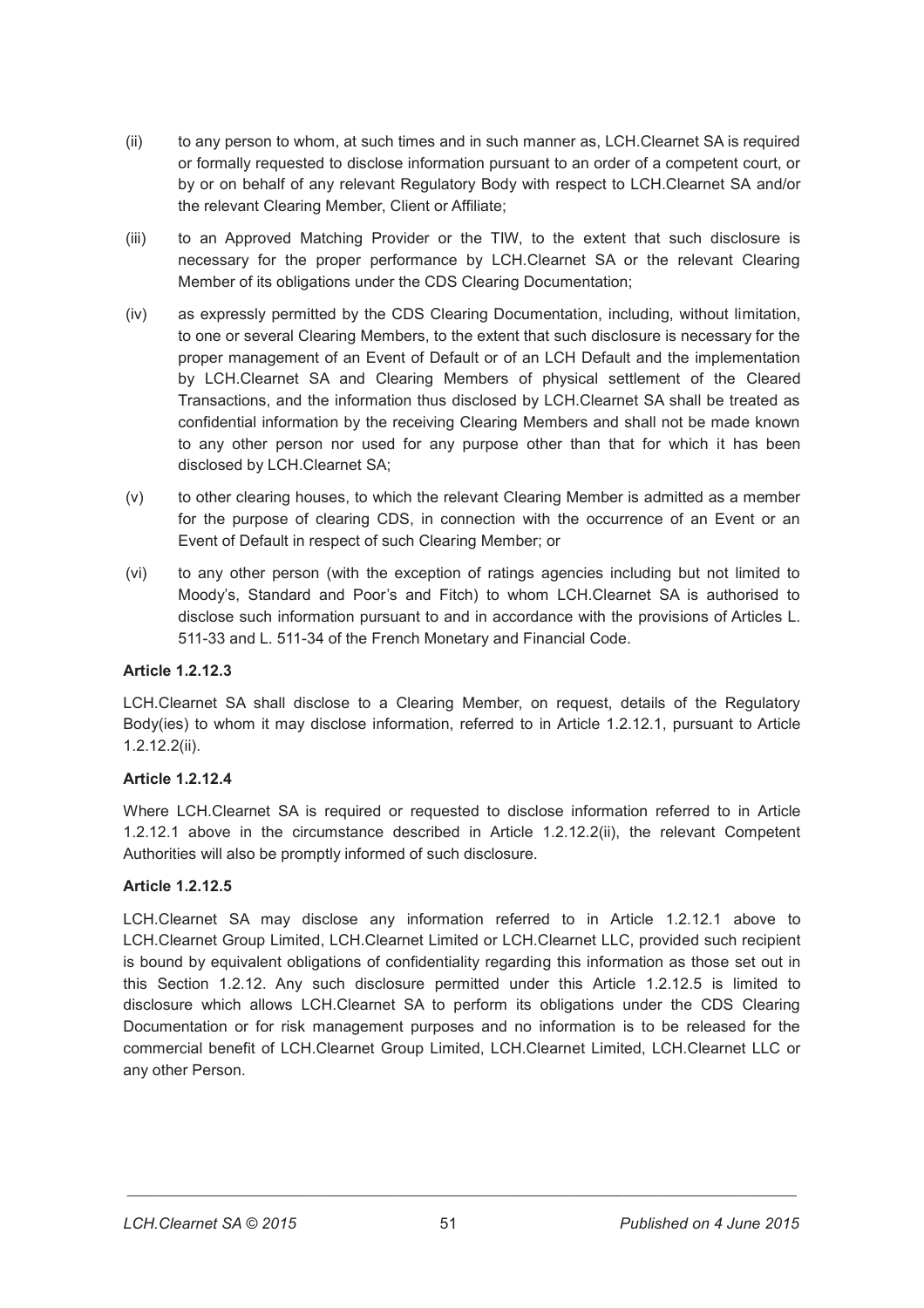## **Article 1.2.12.6**

For the avoidance of doubt, nothing in this Section 1.2.12 shall prevent a Clearing Member from disclosing any information provided to LCH.Clearnet SA to Regulatory Body(ies) or other third parties where required by Applicable Law.

## **Article 1.2.12.7**

Where a Clearing Member owes a duty of confidentiality to LCH.Clearnet SA under the CDS Clearing Documentation, that Clearing Member is released from that duty to the extent that such disclosure is required under Applicable Law or by the Clearing Member's Competent Authority.

# **Section 1.2.13 Data protection**

## **Article 1.2.13.1**

For the purposes of its general administration, client and risk management and for the proper performance by LCH.Clearnet SA of its obligations under the CDS Clearing Documentation and Applicable Law and regulation, LCH.Clearnet SA, acting as data controller, processes personal data concerning representatives, managers, employees or any other individuals acting on behalf of the Clearing Members, in accordance with the Data Protection Law.

## **Article 1.2.13.2**

LCH.Clearnet SA may disclose such personal data to such Persons and for such purposes as are set out in Section 1.2.12 in accordance with the Data Protection Law.

## **Article 1.2.13.3**

In accordance with the Data Protection Law, the individuals, in relation to whom personal data is processed by LCH.Clearnet SA have the right (subject to payment of such fee to LCH.Clearnet SA as is published on the Website, where LCH.Clearnet SA is lawfully entitled to levy such a fee) to receive a copy of personal data held by LCH.Clearnet SA and to rectify any errors or inaccuracies in such personal data or delete them, in accordance with the provisions of the Data Protection Law, by contacting the membership department by email (Lchclearnetsa\_Membership@lchclearnet.com). Without prejudice to any other rights that individuals may have under the Data Protection Law, they may oppose the use of their personal data by LCH.Clearnet SA for marketing operations.

## **Article 1.2.13.4**

The Clearing Members declare that each of their Representatives in relation to whom personal data is processed by LCH.Clearnet SA have been notified of the disclosure of their personal data to LCH.Clearnet SA for the purposes set out in Article 1.2.13.3.

## **Article 1.2.13.5**

LCH.Clearnet SA and each Clearing Member consents to the recording of telephone conversations between the trading, marketing and other relevant personnel of the parties in connection with conversations contemplated by the CDS Clearing Documentation, and agrees to obtain any necessary consent of, and give any necessary notice of such recordings to, its relevant personnel and agrees, subject to Applicable Law, that recordings may be used in evidence.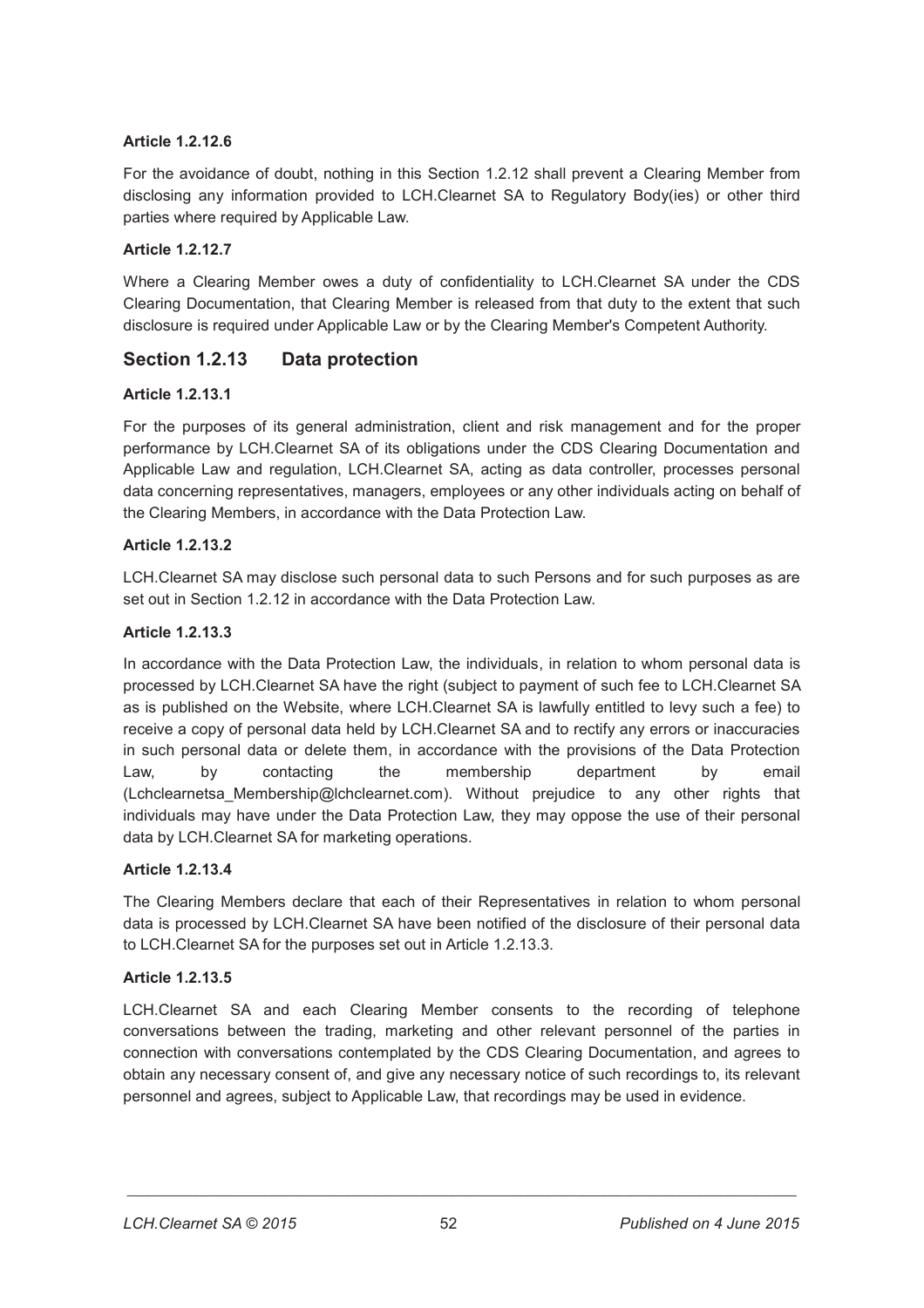# **Section 1.2.14 Governing law**

## **Article 1.2.14.1**

The CDS Clearing Rules and the CDS Admission Agreement shall be governed by and construed in accordance with French substantive law unless explicitly stated otherwise.

## **Article 1.2.14.2**

The CDS Clearing Supplement, the ISDA Credit Derivatives Definitions, any Cleared Transactions (and any related definitions or Clearing Notices issued in respect of the CDS Clearing Supplement, the ISDA Credit Derivatives Definitions or any Cleared Transactions) shall be governed by and construed in accordance with English substantive law.

## **Article 1.2.14.3**

The Pledge Agreement shall be governed by and construed in accordance with Belgian substantive law.

## **Article 1.2.14.4**

The FCM CDS Clearing Regulations (and any related definitions or Clearing Notices issued in respect of the FCM CDS Clearing Regulations), shall be governed by and construed in accordance with the laws of the State of New York, without regard to any conflicts of laws principles, and the laws of the United States of America, in accordance with the terms of the FCM CDS Clearing Regulations.

## **Article 1.2.14.5**

Any non-contractual obligations (within the meaning of Regulation (EC) no. 864/2007 as may be amended from time to time) arising out of, relating to, or having any connection with the CDS Clearing Documentation, or any Cleared Transaction, shall be governed by and construed in accordance with either: (i) French, substantive law; (ii) English substantive law; (iii) Belgian substantive law; or (iv) the substantive law of the State of New York and the federal laws of the United States of America, as determined by this Article 1.2.14.5. Such non-contractual obligations shall be governed by and construed in accordance with:

- (i) French law, where the non-contractual obligation is more closely connected to the CDS Clearing Rules (save the CDS Dispute Resolution Protocol) or the CDS Admission Agreement; or
- (ii) English law, where the non-contractual obligation is more closely connected to the CDS Clearing Supplement, the ISDA Credit Derivatives Definitions, the CDS Dispute Resolution Protocol and/or any Cleared Transactions (and/or to any related definitions or Clearing Notices issued in respect of the CDS Clearing Supplement, the ISDA Credit Derivatives Definitions, the CDS Dispute Resolution Protocol or any Cleared Transactions); or
- (iii) Belgian law, where the non-contractual obligation is more closely connected to the Pledge Agreement; or
- (iv) the laws of the State of New York and the laws of the United States of America where the non-contractual obligation is more closely connected to the FCM CDS Clearing Regulations (and/or to any related definitions or Clearing Notices issued in respect of the FCM CDS Clearing Regulations).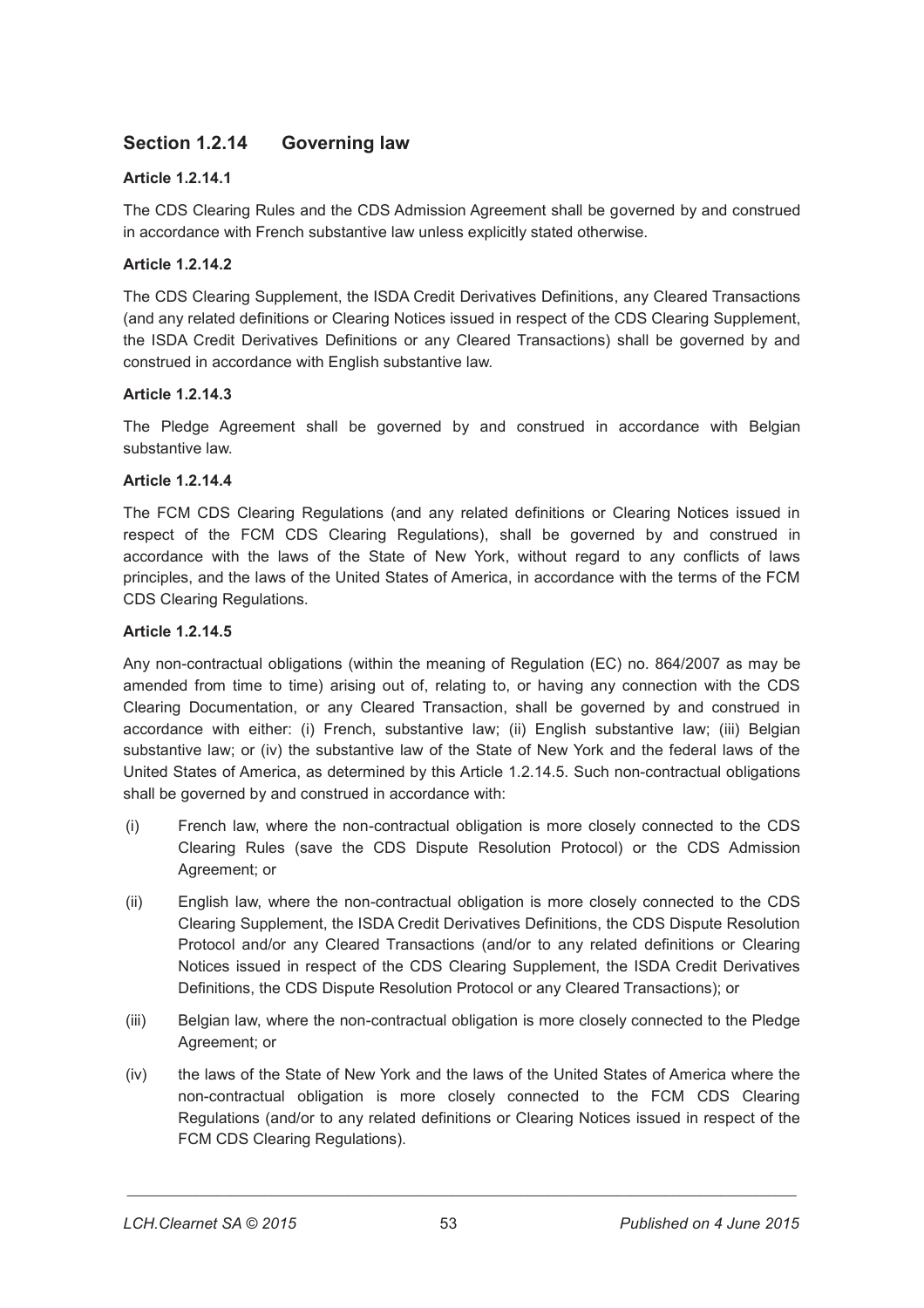# **Section 1.2.15 Dispute resolution**

## **Article 1.2.15.1**

All Disputes shall be referred to and finally resolved by arbitration or litigation as applicable in accordance with the CDS Dispute Resolution Protocol, subject to the provisions of Sections 8 and 9 of the Procedures.

# **Section 1.2.16 Default Interest**

## **Article 1.2.16.1**

If either LCH.Clearnet SA or a Clearing Member defaults in the performance of any payment obligation, it will, to the extent permitted by Applicable Law, pay interest (before as well as after judgment) on the overdue amount to the other party on demand in Euro, for the period from (and including) the original due date for payment to (but excluding) the date of actual payment, at the average rate at which overnight deposits in Euro are offered by major banks in the French interbank market as at 11.00 (or, if no such rate is available, at such reasonable rate as LCH.Clearnet SA or, as applicable, the relevant Clearing Member may select) plus 1% per annum, for each day for which any such sum remains unpaid provided that default interest payable in case of late payment of fees due to LCH.Clearnet SA shall be as set out in the CDS Admission Agreement.

# **Section 1.2.17 Tax**

## **Article 1.2.17.1**

All payments under the CDS Clearing Documentation or any Cleared Transaction will be made without any deduction or withholding for or on account of any Tax unless such deduction or withholding is required by any applicable law, as modified by the practice of any relevant governmental revenue authority, then in effect. If LCH.Clearnet SA or a Clearing Member is so required to deduct or withhold, then LCH.Clearnet SA or the Clearing Member ("X") will:

- (i) promptly notify the recipient ("Y") of such requirement;
- (ii) pay to the relevant authorities the full amount required to be deducted or withheld (in the case of a Clearing Member as X, including the full amount required to be deducted or withheld from any amount paid by the Clearing Member to LCH.Clearnet SA under Article 1.2.17.1, Article 1.2.17.2 or Article 1.2.17.3) promptly upon the earlier of determining that such deduction or withholding is required or receiving notice that such amount has been assessed against Y;
- (iii) promptly forward to Y an official receipt (or a certified copy), or other documentation reasonably acceptable to Y, evidencing such payment to such authorities.

For the purpose of the CDS Clearing Documentation and Cleared Transactions, "Tax" shall mean any present or future tax, levy, impost, duty, charge, assessment, or fee of any nature (including interest, penalties, and additions thereto) that is imposed by any government or other taxing authority.

## **Article 1.2.17.2**

In the event that any payment made by a Clearing Member to LCH.Clearnet SA under the CDS Clearing Documentation or any Cleared Transaction is subject to deduction or withholding (either at the time of such payment or in the future) for or on account of any Tax (other than a Tax that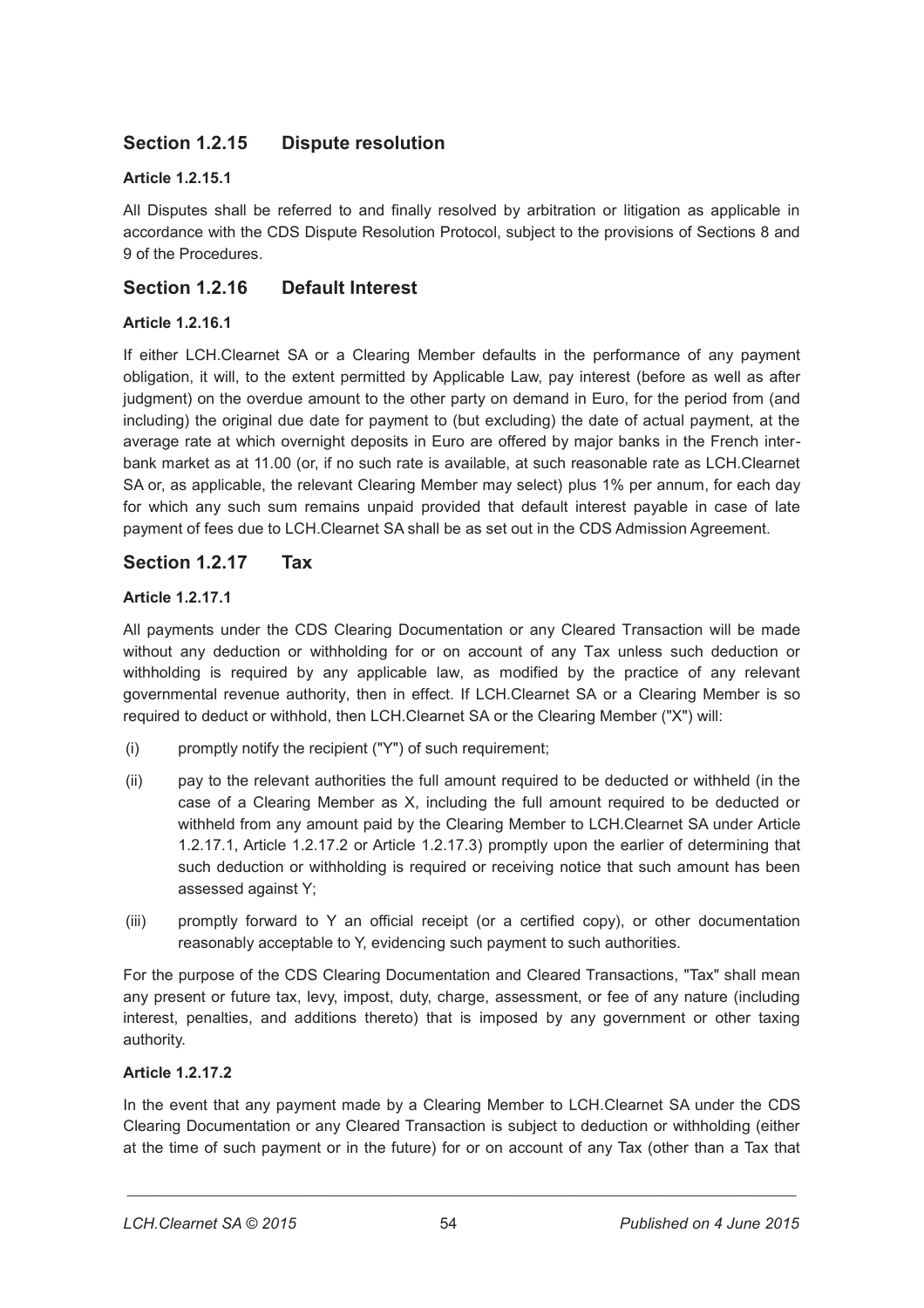would not have been imposed in respect of such payment but for a present or former connection between the jurisdiction of the government or taxation authority imposing such Tax and LCH.Clearnet SA), then the Clearing Member shall pay to LCH.Clearnet SA an amount (such amount, together with any additional amount paid pursuant to Article 1.2.17.7, the "**Additional Amount**"), in addition to the payment to which LCH.Clearnet SA is otherwise entitled under the CDS Clearing Documentation or any Cleared Transaction, necessary to ensure that the net amount actually received by LCH.Clearnet SA (free and clear of any such deduction or withholding for or on account of any such Tax, whether assessed against the Clearing Member or LCH.Clearnet SA), will equal the full amount LCH.Clearnet SA would have received in the absence of any such deduction or withholding.

However, a Clearing Member will not be required to pay any Additional Amount to LCH.Clearnet SA under this Article 1.2.17.2 to the extent that it would not be required to be paid but for (i) the failure by LCH.Clearnet SA to provide to the Clearing Member such forms and documents as required under Article 1.2.17.5 or the CDS Admission Agreement, provided that this clause (i) shall apply only if (A) the relevant Clearing Member has notified LCH.Clearnet SA in writing of such failure and (B) LCH.Clearnet SA has failed to provide such forms or documents within five Business Days after the receipt of such notice; or (ii) the failure of a tax representation made by LCH.Clearnet SA pursuant to the CDS Admission Agreement between LCH.Clearnet SA and the Clearing Member to be accurate and true (unless the failure under this clause (ii) would not have occurred but for (A) any action taken by a taxing authority, or brought in a court of competent jurisdiction (regardless of whether such action is taken or brought with respect to a party to the relevant CDS Admission Agreement) or (B) a Change in Tax Law, that in each case occurs after LCH.Clearnet SA and the Clearing Member enter into the relevant CDS Admission Agreement (or, if applicable, the date that LCH.Clearnet SA and the Clearing Member amend such CDS Admission Agreement to account for such Change in Tax Law)) or a failure by LCH.Clearnet SA to provide the representations that it is obligated to provide pursuant to Article 1.2.17.10 below.

In the event that the failure under clause (ii) of the preceding paragraph would not have occurred but for the reasons described under sub-clause (A) or (B) thereof, LCH.Clearnet SA shall use commercially reasonable efforts to provide to the Clearing Member a new tax representation (to the extent that it is appropriate) for the purpose of the relevant CDS Admission Agreement between LCH.Clearnet SA and the Clearing Member, promptly after the learning of such failure (so long as the provision of such representation would not materially prejudice the legal or commercial position of LCH.Clearnet SA).

A Clearing Member will also not be required to pay any Additional Amount to LCH.Clearnet SA under this Article 1.2.17.2 for any tax (a "**FATCA Withholding Tax**") imposed under U.S. Internal Revenue Code Sections 1471, 1472, 1473 or 1474 (or any successor sections that are substantially similar) and any regulation or authoritative guidance promulgated thereunder (collectively, the "**FATCA Rules**") provided that such FATCA Withholding Tax would not have been imposed but for LCH.Clearnet SA's failure to comply with the FATCA Rules.

For the purpose of this Article 1.2.17.2, "**Change in Tax Law**" means the enactment, promulgation, execution or ratification of, or any change in or amendment to, any law (or in the application or official interpretation of any law).

## **Article 1.2.17.3**

If: (i) a Clearing Member is required by any applicable law, as modified by the practice of any relevant governmental revenue authority, to make any deduction or withholding from any payment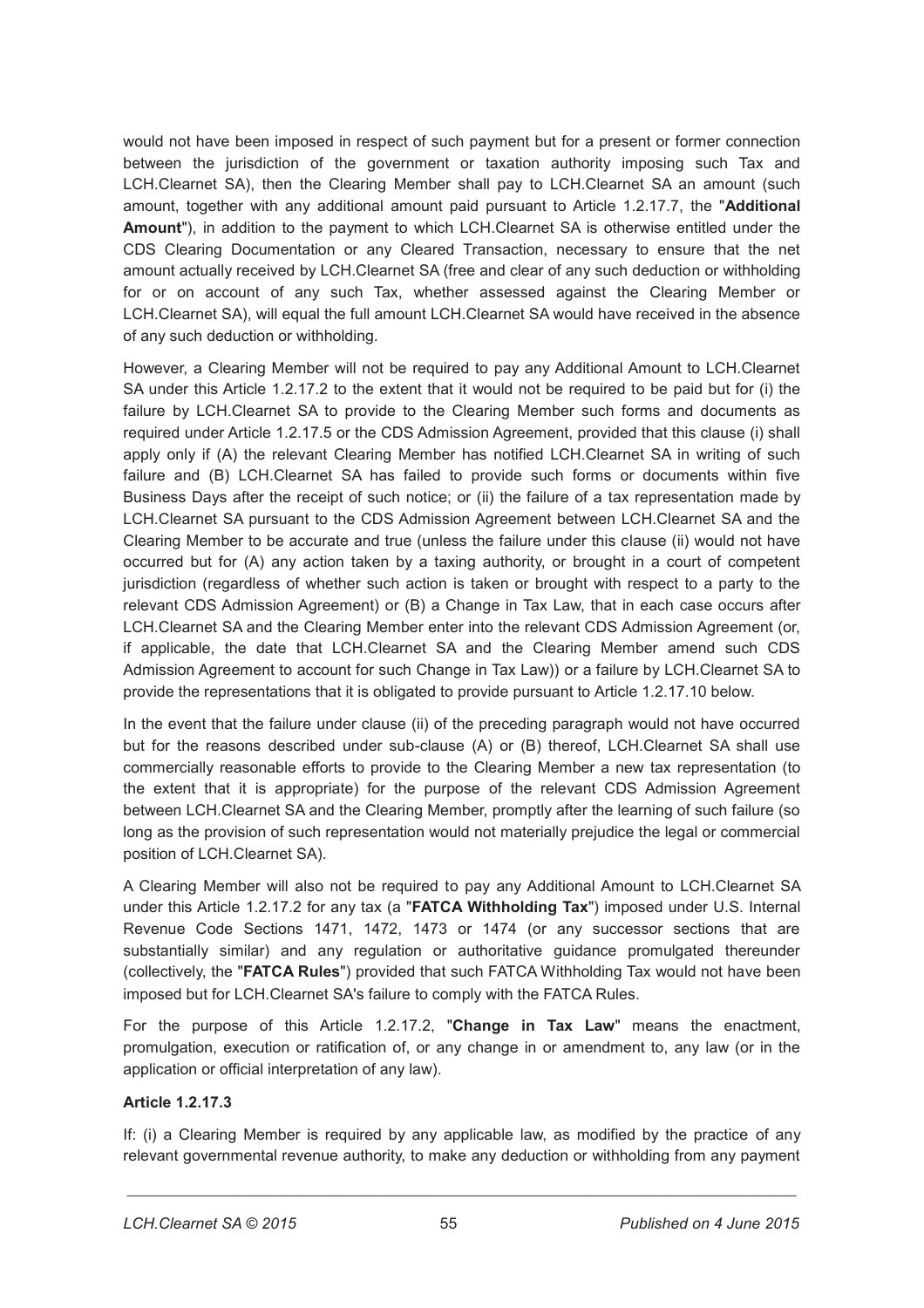made to LCH.Clearnet SA under the CDS Clearing Documentation or any Cleared Transaction for or on account of any Tax, in respect of which the Clearing Member would be required to pay an Additional Amount to LCH.Clearnet SA under Article 1.2.17.2; (ii) the Clearing Member does not so deduct or withhold; and (iii) a liability resulting from such Tax is assessed directly against LCH.Clearnet SA, then, except to the extent the Clearing Member has satisfied or then satisfies the liability resulting from such Tax, the Clearing Member will promptly pay to LCH.Clearnet SA the amount of such liability (including any related liability for interest, penalties and costs).

## **Article 1.2.17.4**

If: (i) LCH.Clearnet SA is required by any applicable law, as modified by the practice of any relevant governmental revenue authority, to make any deduction or withholding from any payment made to a Clearing Member under the CDS Clearing Documentation or any Cleared Transaction for or on account of any Tax; (ii) LCH.Clearnet SA does not so deduct or withhold; and (iii) a liability resulting from such Tax is assessed directly against LCH.Clearnet SA, then, except to the extent the Clearing Member has satisfied or then satisfies the liability resulting from such Tax, the Clearing Member will promptly pay to LCH.Clearnet SA the amount of such liability (excluding any related liability for interest, penalties and costs).

## **Article 1.2.17.5**

LCH.Clearnet SA shall provide to each Clearing Member (i) the tax forms and documents specified in the CDS Admission Agreement between LCH.Clearnet SA and the Clearing Member and (ii) any other form or document reasonably requested in writing by the Clearing Member in order to allow the Clearing Member to make a payment under the CDS Clearing Documentation or any Cleared Transaction without deduction or withholding for or on account of any Tax or with such deduction or withholding at a reduced rate (so long as the completion, execution or submission of such form or document as described in this clause (ii) would not materially prejudice the legal or commercial position of LCH.Clearnet SA).

## **Article 1.2.17.6**

LCH.Clearnet SA shall request from each Clearing Member: (i) the tax forms and documents specified in the CDS Admission Agreement between LCH.Clearnet SA and the Clearing Member and (ii) any other form or document reasonably requested in order to allow LCH.Clearnet SA to make a payment under the CDS Clearing Documentation or any Cleared Transaction without deduction or withholding for or on account of any Tax or with such deduction or withholding at a reduced rate. For the avoidance of doubt, in the event that any payment made by LCH.Clearnet SA to a Clearing Member under the CDS Clearing Documentation or any Cleared Transaction is subject to deduction or withholding (either at the time of such payment or in the future) for or on account of any Tax, LCH.Clearnet SA is not required to pay any additional amount in respect of such deduction or withholding. LCH.Clearnet SA will, at the Clearing Member's expense, use commercially reasonable efforts to cooperate with a Clearing Member to seek any credit or remission or other relief available with respect to any such Tax so deducted or withheld (so long as such cooperation would not, in LCH.Clearnet SA's judgment, materially prejudice the legal or commercial position of LCH.Clearnet SA).

# **Article 1.2.17.7**

Each Clearing Member will pay any stamp, registration, documentation, excise, sales or value added Tax or any other similar Tax levied or imposed upon it or in respect of its execution or performance of any agreement, contract or transaction in connection with the CDS Clearing